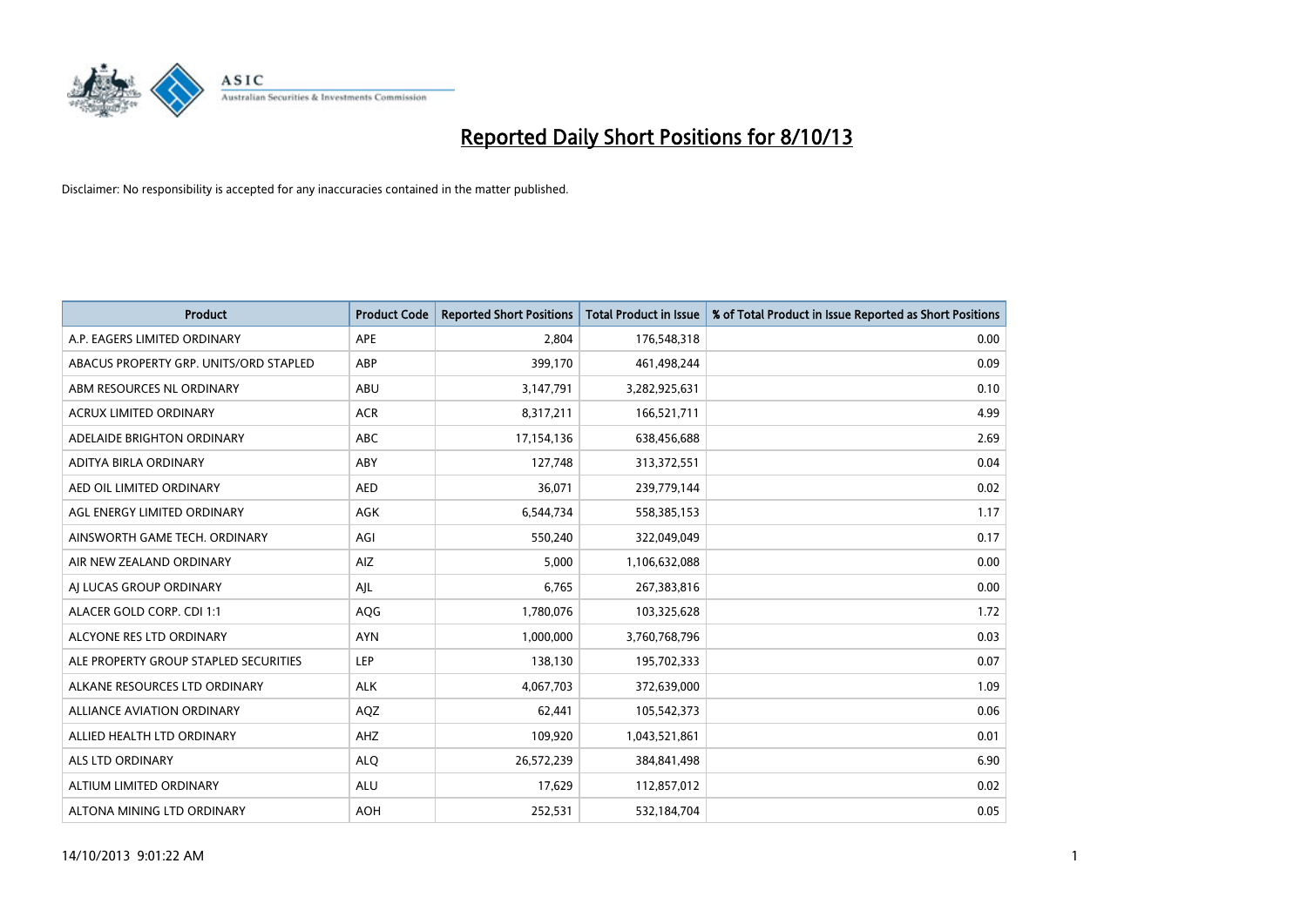

| <b>Product</b>                          | <b>Product Code</b> | <b>Reported Short Positions</b> | <b>Total Product in Issue</b> | % of Total Product in Issue Reported as Short Positions |
|-----------------------------------------|---------------------|---------------------------------|-------------------------------|---------------------------------------------------------|
| ALUMINA LIMITED ORDINARY                | <b>AWC</b>          | 175,957,840                     | 2,806,225,615                 | 6.27                                                    |
| AMALGAMATED HOLDINGS ORDINARY           | AHD                 | 38,432                          | 157,806,992                   | 0.02                                                    |
| AMCOM TELECOMM, ORDINARY                | AMM                 | 719,946                         | 244,557,101                   | 0.29                                                    |
| AMCOR LIMITED ORDINARY                  | AMC                 | 3,110,131                       | 1,206,684,923                 | 0.26                                                    |
| AMP LIMITED ORDINARY                    | AMP                 | 18,281,116                      | 2,944,564,649                 | 0.62                                                    |
| AMPELLA MINING ORDINARY                 | AMX                 | 365,381                         | 248,000,493                   | 0.15                                                    |
| ANGLOGOLD ASHANTI CDI 5:1               | AGG                 | 9                               | 89,207,765                    | 0.00                                                    |
| ANSELL LIMITED ORDINARY                 | <b>ANN</b>          | 8,289,449                       | 130,648,660                   | 6.34                                                    |
| ANTARES ENERGY LTD ORDINARY             | <b>AZZ</b>          | 394,043                         | 255,000,000                   | 0.15                                                    |
| ANZ BANKING GRP LTD ORDINARY            | ANZ                 | 8,812,181                       | 2,743,655,310                 | 0.32                                                    |
| APA GROUP STAPLED SECURITIES            | APA                 | 10,577,178                      | 835,750,807                   | 1.27                                                    |
| APN NEWS & MEDIA ORDINARY               | <b>APN</b>          | 16,016,996                      | 661,526,586                   | 2.42                                                    |
| AQUARIUS PLATINUM. ORDINARY             | <b>AOP</b>          | 6,737,896                       | 486,851,336                   | 1.38                                                    |
| AOUILA RESOURCES ORDINARY               | <b>AQA</b>          | 14,716,992                      | 411,804,442                   | 3.57                                                    |
| ARAFURA RESOURCE LTD ORDINARY           | ARU                 | 8,367                           | 441,270,644                   | 0.00                                                    |
| ARB CORPORATION ORDINARY                | <b>ARP</b>          | 917,756                         | 72,481,302                    | 1.27                                                    |
| ARDENT LEISURE GROUP STAPLED SECURITIES | AAD                 | 3,040,419                       | 404,994,420                   | 0.75                                                    |
| ARISTOCRAT LEISURE ORDINARY             | ALL                 | 8,176,076                       | 551,418,047                   | 1.48                                                    |
| ARRIUM LTD ORDINARY                     | ARI                 | 31,076,077                      | 1,355,433,903                 | 2.29                                                    |
| ASCIANO LIMITED ORDINARY                | <b>AIO</b>          | 14,179,915                      | 975,385,664                   | 1.45                                                    |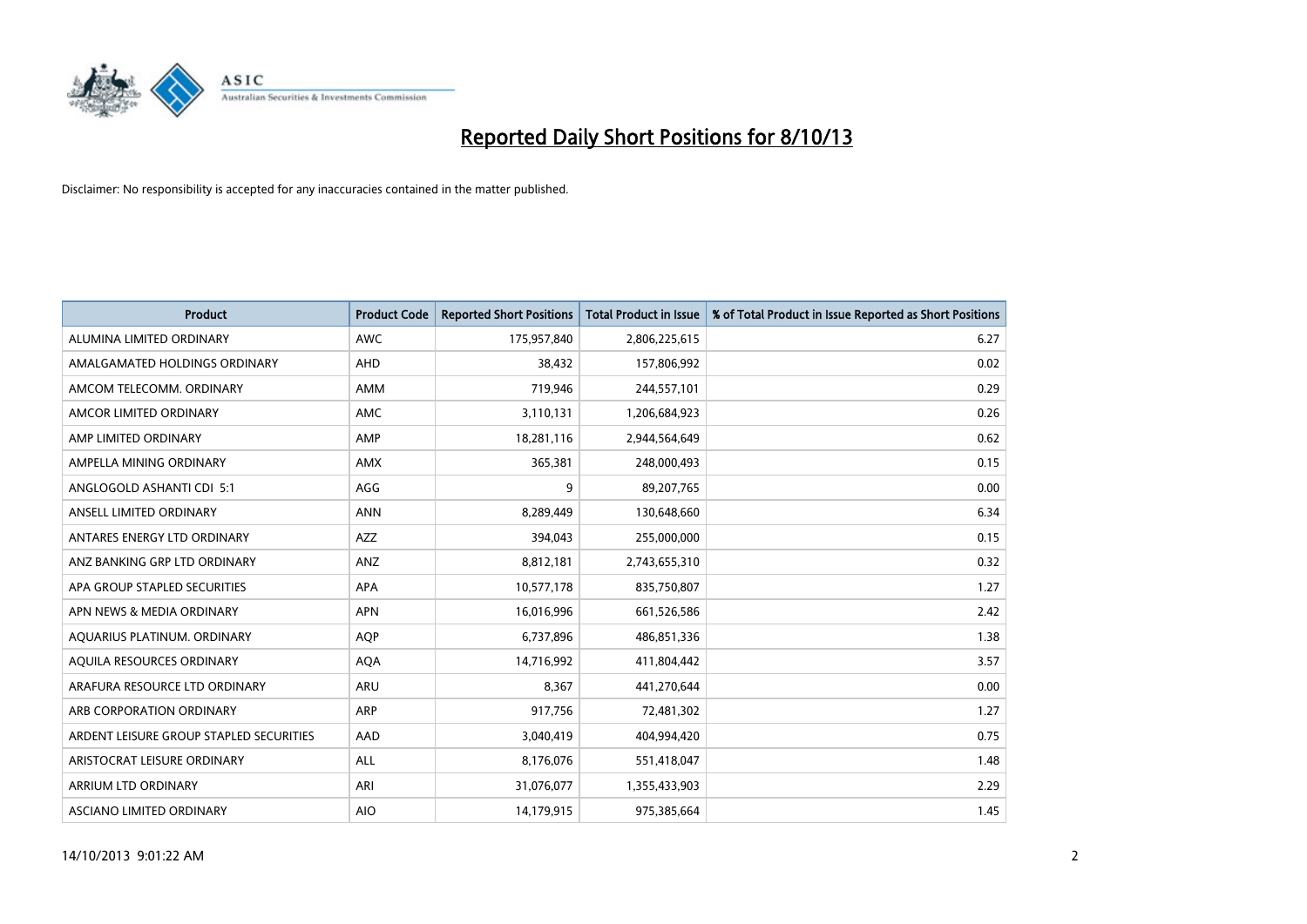

| <b>Product</b>                            | <b>Product Code</b> | <b>Reported Short Positions</b> | <b>Total Product in Issue</b> | % of Total Product in Issue Reported as Short Positions |
|-------------------------------------------|---------------------|---------------------------------|-------------------------------|---------------------------------------------------------|
| ASG GROUP LIMITED ORDINARY                | ASZ                 | 1,472,509                       | 206,720,839                   | 0.71                                                    |
| ASPEN GROUP ORD/UNITS STAPLED             | APZ                 | 390,208                         | 1,199,453,768                 | 0.03                                                    |
| ASTRO JAP PROP GROUP STAPLED US PROHIBIT. | AJA                 | 40,283                          | 67,211,752                    | 0.06                                                    |
| ASX LIMITED ORDINARY                      | ASX                 | 2,649,366                       | 193,595,162                   | 1.37                                                    |
| ATLANTIC LIMITED ORDINARY                 | ATI                 | 50,000                          | 154,757,339                   | 0.03                                                    |
| ATLAS IRON LIMITED ORDINARY               | <b>AGO</b>          | 45,588,006                      | 915,416,159                   | 4.98                                                    |
| ATRUM COAL NL ORDINARY                    | ATU                 | 18,555                          | 62,806,250                    | 0.03                                                    |
| AUCKLAND INTERNATION ORDINARY             | AIA                 | 119,863                         | 1,322,564,489                 | 0.01                                                    |
| AURIZON HOLDINGS LTD ORDINARY             | AZJ                 | 2,651,774                       | 2,137,284,503                 | 0.12                                                    |
| <b>AURORA OIL &amp; GAS ORDINARY</b>      | <b>AUT</b>          | 7,927,936                       | 448,785,778                   | 1.77                                                    |
| AUSDRILL LIMITED ORDINARY                 | ASL                 | 15,552,804                      | 312,277,224                   | 4.98                                                    |
| AUSENCO LIMITED ORDINARY                  | AAX                 | 1,384,007                       | 123,527,574                   | 1.12                                                    |
| AUST VINTAGE LTD ORDINARY                 | <b>AVG</b>          | 759,065                         | 194,532,692                   | 0.39                                                    |
| <b>AUSTAL LIMITED ORDINARY</b>            | ASB                 | 720,793                         | 346,007,639                   | 0.21                                                    |
| AUSTBROKERS HOLDINGS ORDINARY             | <b>AUB</b>          | 249,242                         | 58,271,735                    | 0.43                                                    |
| AUSTIN ENGINEERING ORDINARY               | ANG                 | 403,877                         | 73,164,403                    | 0.55                                                    |
| AUSTRALAND PROPERTY STAPLED SECURITY      | <b>ALZ</b>          | 1,356,382                       | 578,324,670                   | 0.23                                                    |
| AUSTRALIAN AGRICULT. ORDINARY             | AAC                 | 3,685,777                       | 413,909,874                   | 0.89                                                    |
| <b>AUSTRALIAN EDUCATION UNITS</b>         | <b>AEU</b>          | 2,179                           | 175,465,397                   | 0.00                                                    |
| AUSTRALIAN INFR LTD ORDINARY              | <b>AIX</b>          | 854,055                         | 620,733,944                   | 0.14                                                    |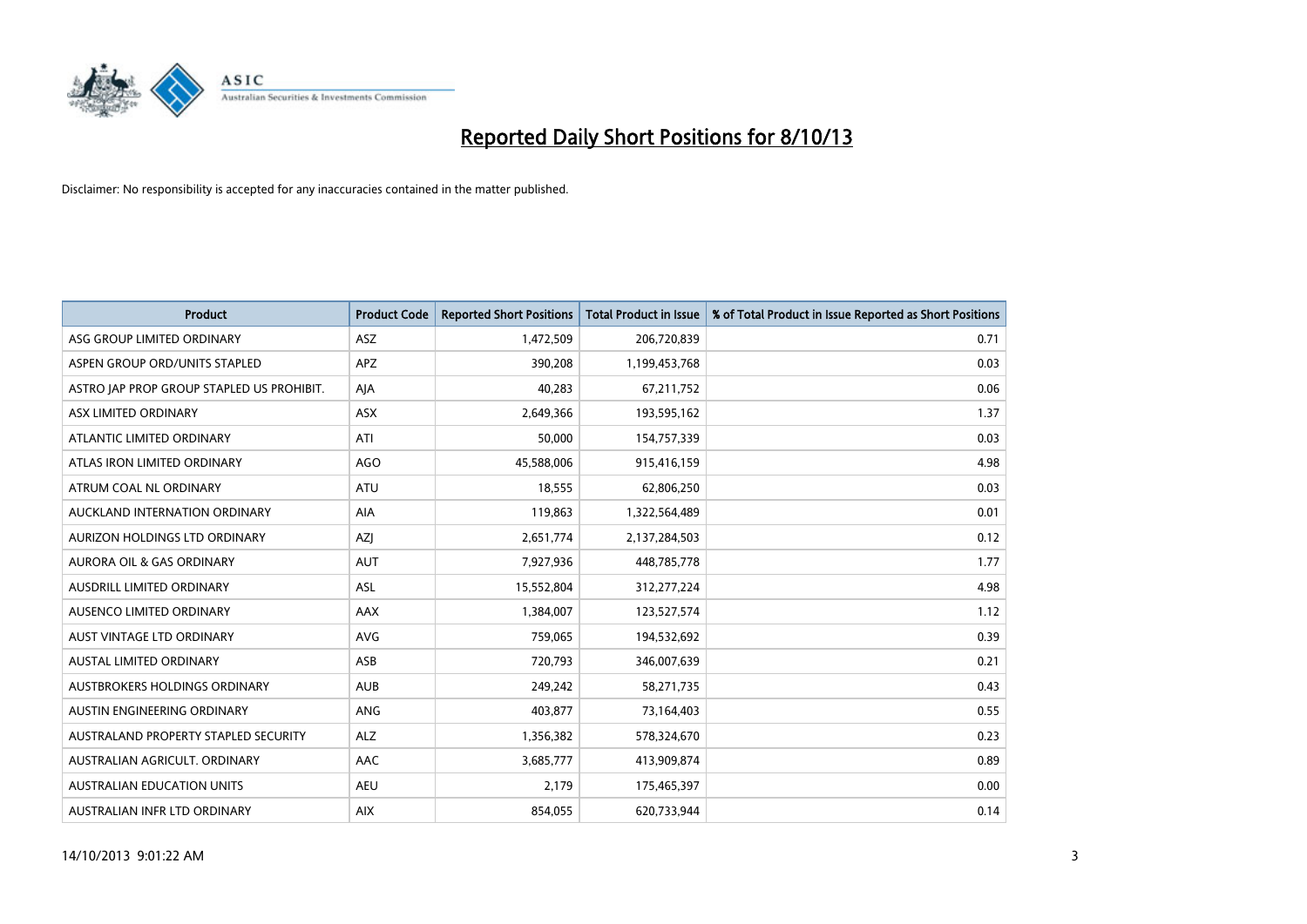

| <b>Product</b>                                | <b>Product Code</b> | <b>Reported Short Positions</b> | <b>Total Product in Issue</b> | % of Total Product in Issue Reported as Short Positions |
|-----------------------------------------------|---------------------|---------------------------------|-------------------------------|---------------------------------------------------------|
| AUSTRALIAN PHARM, ORDINARY                    | API                 | 697,809                         | 488,115,883                   | 0.14                                                    |
| AUTOMOTIVE HOLDINGS ORDINARY                  | AHE                 | 192,547                         | 260,579,682                   | 0.07                                                    |
| AVANCO RESOURCES LTD ORDINARY                 | AVB                 | 100,000                         | 1,113,993,968                 | 0.01                                                    |
| AVJENNINGS LIMITED ORDINARY                   | <b>AVJ</b>          | 69,999                          | 384,423,851                   | 0.02                                                    |
| AWE LIMITED ORDINARY                          | <b>AWE</b>          | 1,059,592                       | 522,116,985                   | 0.20                                                    |
| <b>BANDANNA ENERGY ORDINARY</b>               | <b>BND</b>          | 18,957,046                      | 528,481,199                   | 3.59                                                    |
| BANK OF QUEENSLAND. ORDINARY                  | <b>BOO</b>          | 7,879,806                       | 319,809,993                   | 2.46                                                    |
| <b>BASE RES LIMITED ORDINARY</b>              | <b>BSE</b>          | 5,258,547                       | 561,840,029                   | 0.94                                                    |
| BATHURST RES NZ LTD ORDINARY                  | <b>BRL</b>          | 20,113,348                      | 817,135,097                   | 2.46                                                    |
| BEACH ENERGY LIMITED ORDINARY                 | <b>BPT</b>          | 21,714,185                      | 1,277,533,962                 | 1.70                                                    |
| BEADELL RESOURCE LTD ORDINARY                 | <b>BDR</b>          | 48,392,671                      | 790,527,280                   | 6.12                                                    |
| <b>BEGA CHEESE LTD ORDINARY</b>               | <b>BGA</b>          | 623,007                         | 151,866,050                   | 0.41                                                    |
| BENDIGO AND ADELAIDE ORDINARY                 | <b>BEN</b>          | 12,706,715                      | 409,943,305                   | 3.10                                                    |
| BERKELEY RESOURCES ORDINARY                   | <b>BKY</b>          | 704,437                         | 179,393,323                   | 0.39                                                    |
| <b>BHP BILLITON LIMITED ORDINARY</b>          | <b>BHP</b>          | 7,138,390                       | 3,211,691,105                 | 0.22                                                    |
| <b>BILLABONG ORDINARY</b>                     | <b>BBG</b>          | 19,981,950                      | 478,944,292                   | 4.17                                                    |
| <b>BIONOMICS LIMITED ORDINARY</b>             | <b>BNO</b>          | 188,594                         | 411,941,924                   | 0.05                                                    |
| <b>BLACKMORES LIMITED ORDINARY</b>            | <b>BKL</b>          | 4,777                           | 16,973,764                    | 0.03                                                    |
| <b>BLACKTHORN RESOURCES ORD US PROHIBITED</b> | <b>BTR</b>          | 525,801                         | 164,285,950                   | 0.32                                                    |
| BLUESCOPE STEEL LTD ORDINARY                  | <b>BSL</b>          | 7,972,122                       | 558,733,728                   | 1.43                                                    |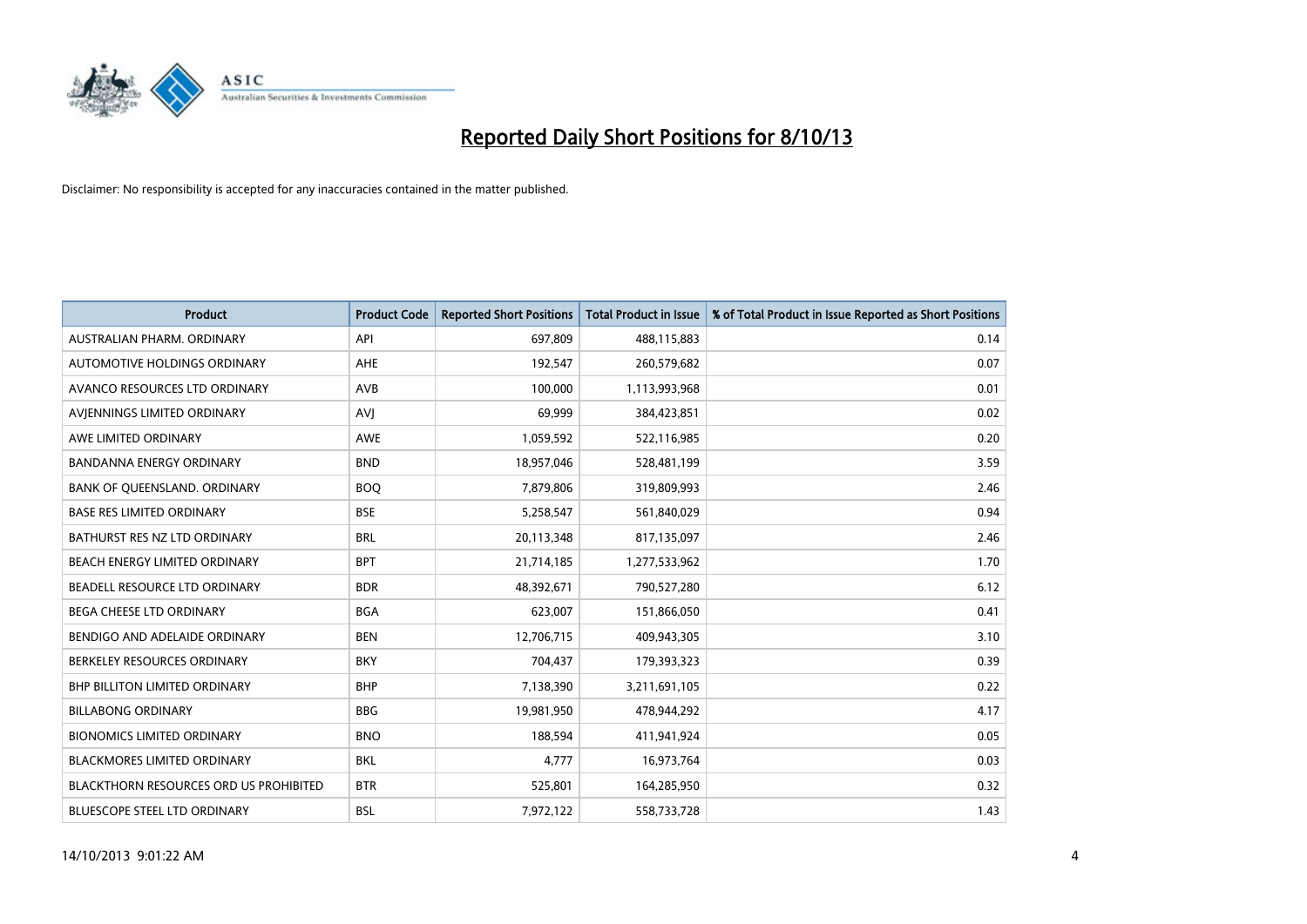

| <b>Product</b>                      | <b>Product Code</b> | <b>Reported Short Positions</b> | <b>Total Product in Issue</b> | % of Total Product in Issue Reported as Short Positions |
|-------------------------------------|---------------------|---------------------------------|-------------------------------|---------------------------------------------------------|
| <b>BOART LONGYEAR ORDINARY</b>      | <b>BLY</b>          | 46,587,780                      | 461,163,412                   | 10.10                                                   |
| <b>BOOM LOGISTICS ORDINARY</b>      | <b>BOL</b>          | 99.999                          | 470,598,576                   | 0.02                                                    |
| <b>BORAL LIMITED, ORDINARY</b>      | <b>BLD</b>          | 59,227,001                      | 778,739,826                   | 7.61                                                    |
| <b>BRADKEN LIMITED ORDINARY</b>     | <b>BKN</b>          | 14,557,653                      | 169,240,662                   | 8.60                                                    |
| <b>BRAMBLES LIMITED ORDINARY</b>    | <b>BXB</b>          | 2,073,534                       | 1,558,738,121                 | 0.13                                                    |
| BREVILLE GROUP LTD ORDINARY         | <b>BRG</b>          | 3,224,953                       | 130,095,322                   | 2.48                                                    |
| <b>BRICKWORKS LIMITED ORDINARY</b>  | <b>BKW</b>          | 83.915                          | 148,038,996                   | 0.06                                                    |
| <b>BROCKMAN MINING LTD ORDINARY</b> | <b>BCK</b>          | 273,021                         | 7,894,482,131                 | 0.00                                                    |
| BUCCANEER ENERGY LTD ORDINARY       | <b>BCC</b>          | 66,077                          | 2,398,671,956                 | 0.00                                                    |
| <b>BURU ENERGY ORDINARY</b>         | <b>BRU</b>          | 12,034,821                      | 298,365,707                   | 4.03                                                    |
| <b>BWP TRUST ORDINARY UNITS</b>     | <b>BWP</b>          | 4,042,413                       | 627,165,919                   | 0.64                                                    |
| CABCHARGE AUSTRALIA ORDINARY        | CAB                 | 13,393,236                      | 120,430,683                   | 11.12                                                   |
| CALTEX AUSTRALIA ORDINARY           | <b>CTX</b>          | 1,835,420                       | 270,000,000                   | 0.68                                                    |
| CAPE LAMBERT RES LTD ORDINARY       | <b>CFE</b>          | 19.764                          | 676,191,942                   | 0.00                                                    |
| CAPITOL HEALTH ORDINARY             | CAI                 | 89,200                          | 430,432,121                   | 0.02                                                    |
| CARABELLA RES LTD ORDINARY          | <b>CLR</b>          | 100,000                         | 158,236,547                   | 0.06                                                    |
| <b>CARBON ENERGY ORDINARY</b>       | <b>CNX</b>          | 120,261                         | 975,168,303                   | 0.01                                                    |
| CARDNO LIMITED ORDINARY             | CDD                 | 9,596,738                       | 144,144,907                   | 6.66                                                    |
| CARNARVON PETROLEUM ORDINARY        | <b>CVN</b>          | 39,246                          | 934,109,501                   | 0.00                                                    |
| CARSALES.COM LTD ORDINARY           | <b>CRZ</b>          | 2,329,175                       | 237,513,965                   | 0.98                                                    |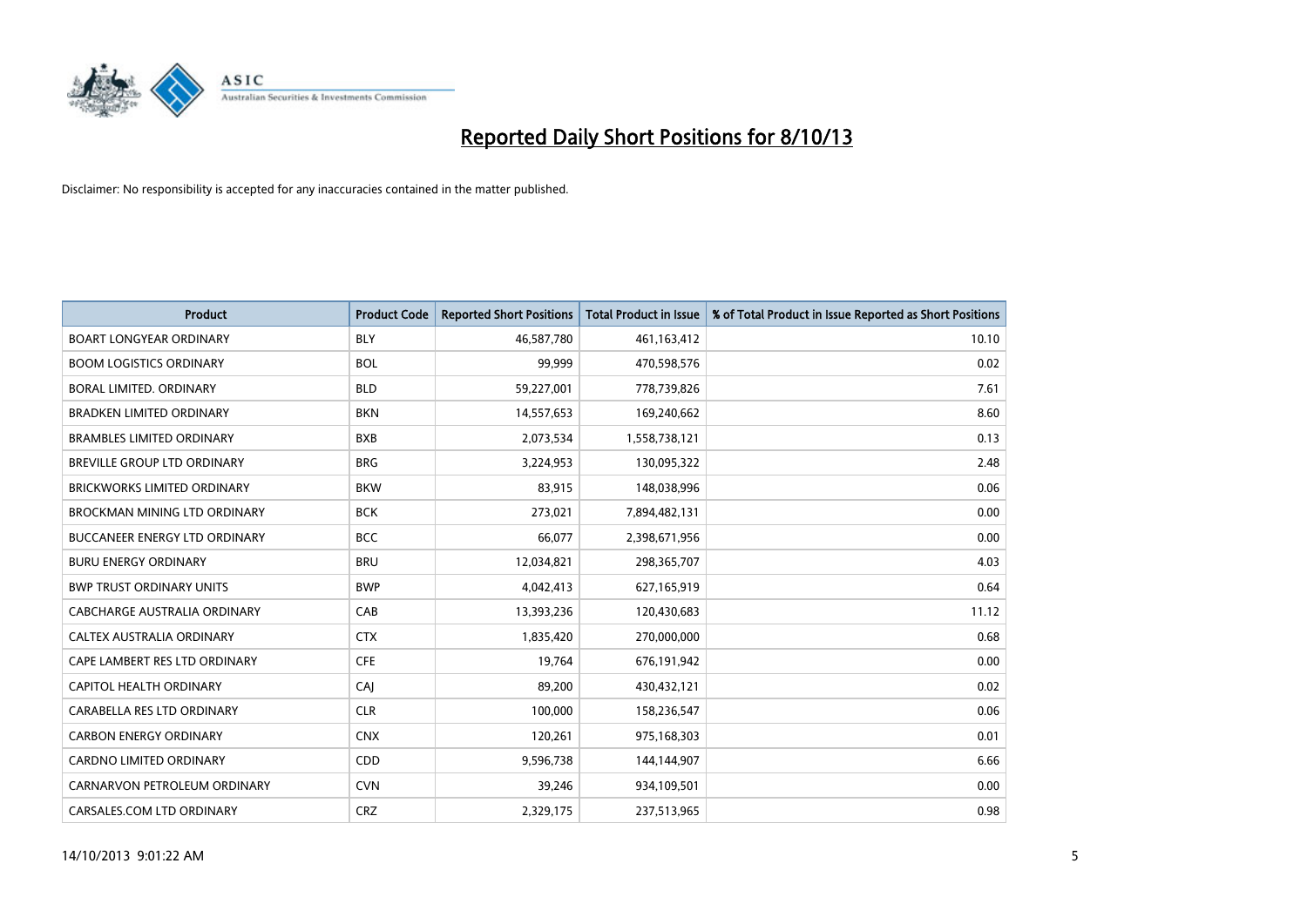

| <b>Product</b>                           | <b>Product Code</b> | <b>Reported Short Positions</b> | <b>Total Product in Issue</b> | % of Total Product in Issue Reported as Short Positions |
|------------------------------------------|---------------------|---------------------------------|-------------------------------|---------------------------------------------------------|
| <b>CASH CONVERTERS ORDINARY</b>          | CCV                 | 4,900,093                       | 425,619,099                   | 1.15                                                    |
| CEDAR WOODS PROP. ORDINARY               | <b>CWP</b>          | 289,253                         | 73,359,551                    | 0.39                                                    |
| CENTRAL PETROLEUM DEFERRED SETTLEMENT    | <b>CTPDA</b>        | 222,322                         | 309,215,769                   | 0.07                                                    |
| <b>CERAMIC FUEL CELLS ORDINARY</b>       | <b>CFU</b>          | 991,102                         | 1,591,941,620                 | 0.06                                                    |
| CFS RETAIL TRUST GRP STAPLED SECURITIES  | <b>CFX</b>          | 48,969,171                      | 2,858,286,690                 | 1.71                                                    |
| <b>CHALICE GOLD MINES ORDINARY</b>       | <b>CHN</b>          | 50,000                          | 251,230,886                   | 0.02                                                    |
| <b>CHALLENGER DIV.PRO. STAPLED UNITS</b> | <b>CDI</b>          | 53,662                          | 214,101,013                   | 0.03                                                    |
| <b>CHALLENGER LIMITED ORDINARY</b>       | <b>CGF</b>          | 1,847,768                       | 530,862,585                   | 0.35                                                    |
| CHANDLER MACLEOD LTD ORDINARY            | <b>CMG</b>          | 4,000                           | 469,679,390                   | 0.00                                                    |
| CHARTER HALL GROUP STAPLED US PROHIBIT.  | <b>CHC</b>          | 225,715                         | 309,068,171                   | 0.07                                                    |
| <b>CHARTER HALL RETAIL UNITS</b>         | <b>CQR</b>          | 9,275,294                       | 341,843,880                   | 2.71                                                    |
| <b>CHORUS LIMITED ORDINARY</b>           | <b>CNU</b>          | 46,783                          | 389,299,049                   | 0.01                                                    |
| CITIGOLD CORP LTD ORDINARY               | <b>CTO</b>          | 153,427                         | 1,352,907,765                 | 0.01                                                    |
| <b>CLEAN SEAS TUNA ORDINARY</b>          | <b>CSS</b>          | 368,511                         | 801,757,062                   | 0.05                                                    |
| <b>CLOUGH LIMITED ORDINARY</b>           | <b>CLO</b>          | 529,307                         | 777,203,039                   | 0.07                                                    |
| COAL OF AFRICA LTD ORDINARY              | <b>CZA</b>          | 10,426                          | 1,048,368,613                 | 0.00                                                    |
| COALSPUR MINES LTD ORDINARY              | <b>CPL</b>          | 9,975,455                       | 641,394,435                   | 1.56                                                    |
| COCA-COLA AMATIL ORDINARY                | <b>CCL</b>          | 18,822,053                      | 763,590,249                   | 2.46                                                    |
| <b>COCHLEAR LIMITED ORDINARY</b>         | <b>COH</b>          | 8,511,688                       | 57,040,932                    | 14.92                                                   |
| <b>COCKATOO COAL ORDINARY</b>            | <b>COK</b>          | 7,780,987                       | 886,294,158                   | 0.88                                                    |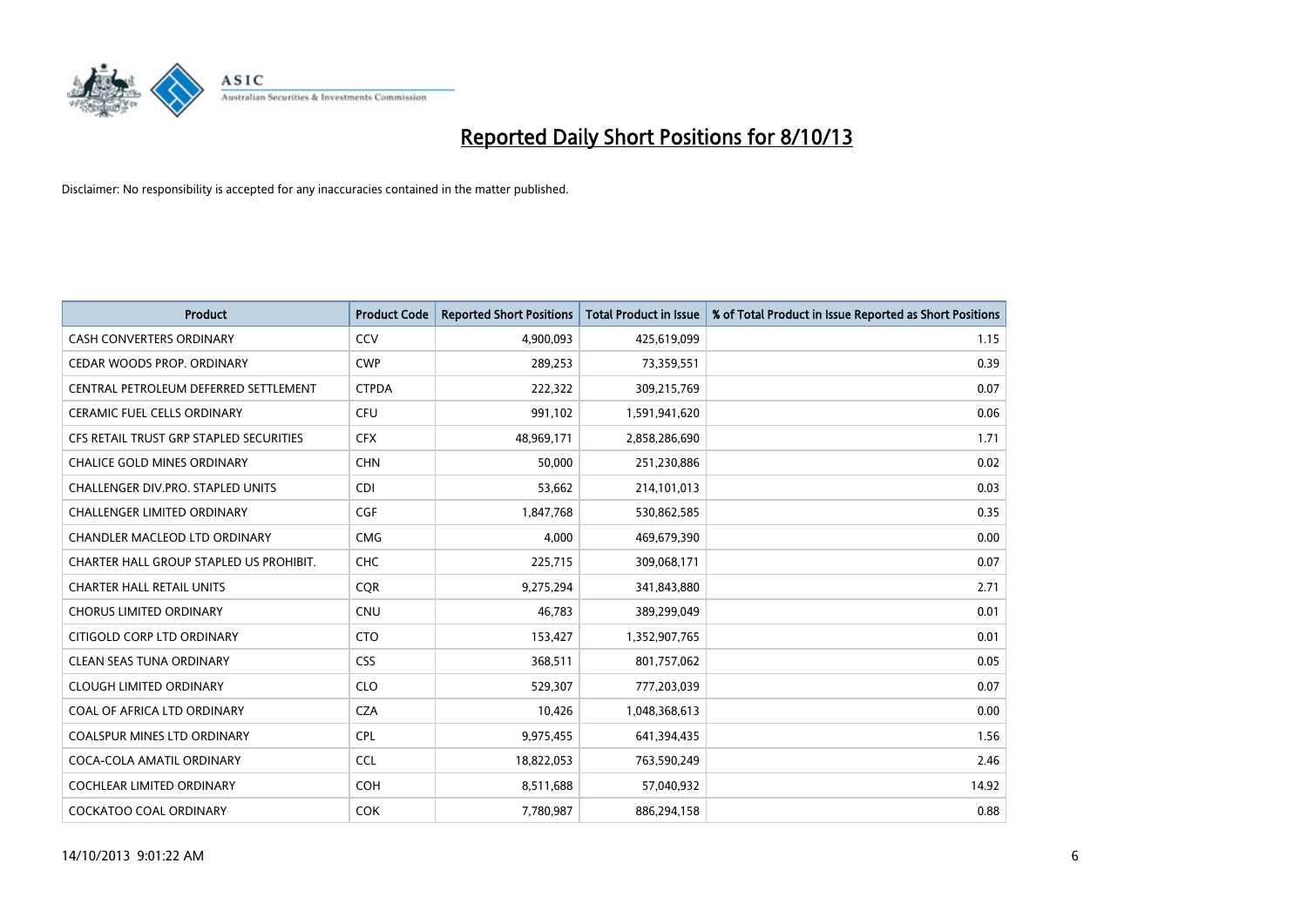

| <b>Product</b>                          | <b>Product Code</b> | <b>Reported Short Positions</b> | <b>Total Product in Issue</b> | % of Total Product in Issue Reported as Short Positions |
|-----------------------------------------|---------------------|---------------------------------|-------------------------------|---------------------------------------------------------|
| <b>CODAN LIMITED ORDINARY</b>           | <b>CDA</b>          | 1,156,610                       | 176,926,104                   | 0.65                                                    |
| COFFEY INTERNATIONAL ORDINARY           | <b>COF</b>          | 41,002                          | 255,833,165                   | 0.02                                                    |
| <b>COKAL LTD ORDINARY</b>               | <b>CKA</b>          | 296,399                         | 455,421,892                   | 0.07                                                    |
| <b>COLLECTION HOUSE ORDINARY</b>        | <b>CLH</b>          | 1,371,284                       | 128,150,198                   | 1.07                                                    |
| COMMONWEALTH BANK, ORDINARY             | <b>CBA</b>          | 5,821,126                       | 1,611,928,836                 | 0.36                                                    |
| <b>COMMONWEALTH PROP ORDINARY UNITS</b> | <b>CPA</b>          | 33,316,556                      | 2,347,003,413                 | 1.42                                                    |
| <b>COMPASS RESOURCES ORDINARY</b>       | <b>CMR</b>          | 7,472                           | 1,403,744,100                 | 0.00                                                    |
| <b>COMPUTERSHARE LTD ORDINARY</b>       | <b>CPU</b>          | 11,914,098                      | 556,203,079                   | 2.14                                                    |
| <b>COOPER ENERGY LTD ORDINARY</b>       | <b>COE</b>          | 29,299                          | 329,099,922                   | 0.01                                                    |
| <b>CORP TRAVEL LIMITED ORDINARY</b>     | <b>CTD</b>          | 265,586                         | 78,246,245                    | 0.34                                                    |
| <b>CREDIT CORP GROUP ORDINARY</b>       | CCP                 | 36,497                          | 46,131,882                    | 0.08                                                    |
| <b>CROMWELL PROP STAPLED SECURITIES</b> | <b>CMW</b>          | 14,364,967                      | 1,719,157,262                 | 0.84                                                    |
| <b>CROWE HORWATH AUS ORDINARY</b>       | <b>CRH</b>          | 3,028,813                       | 269,665,096                   | 1.12                                                    |
| <b>CROWN LIMITED ORDINARY</b>           | <b>CWN</b>          | 3,421,209                       | 728,394,185                   | 0.47                                                    |
| <b>CSG LIMITED ORDINARY</b>             | CSV                 | 362,696                         | 278,973,075                   | 0.13                                                    |
| <b>CSL LIMITED ORDINARY</b>             | <b>CSL</b>          | 285,507                         | 487, 165, 144                 | 0.06                                                    |
| <b>CSR LIMITED ORDINARY</b>             | <b>CSR</b>          | 33,740,390                      | 506,000,315                   | 6.67                                                    |
| <b>CUDECO LIMITED ORDINARY</b>          | CDU                 | 9,198,936                       | 205,017,174                   | 4.49                                                    |
| DART ENERGY LTD DEFERRED                | <b>DTEN</b>         | 246,307                         | 97,643,305                    | 0.25                                                    |
| DART ENERGY LTD ORDINARY                | <b>DTE</b>          | 5,968,735                       | 1,010,608,214                 | 0.59                                                    |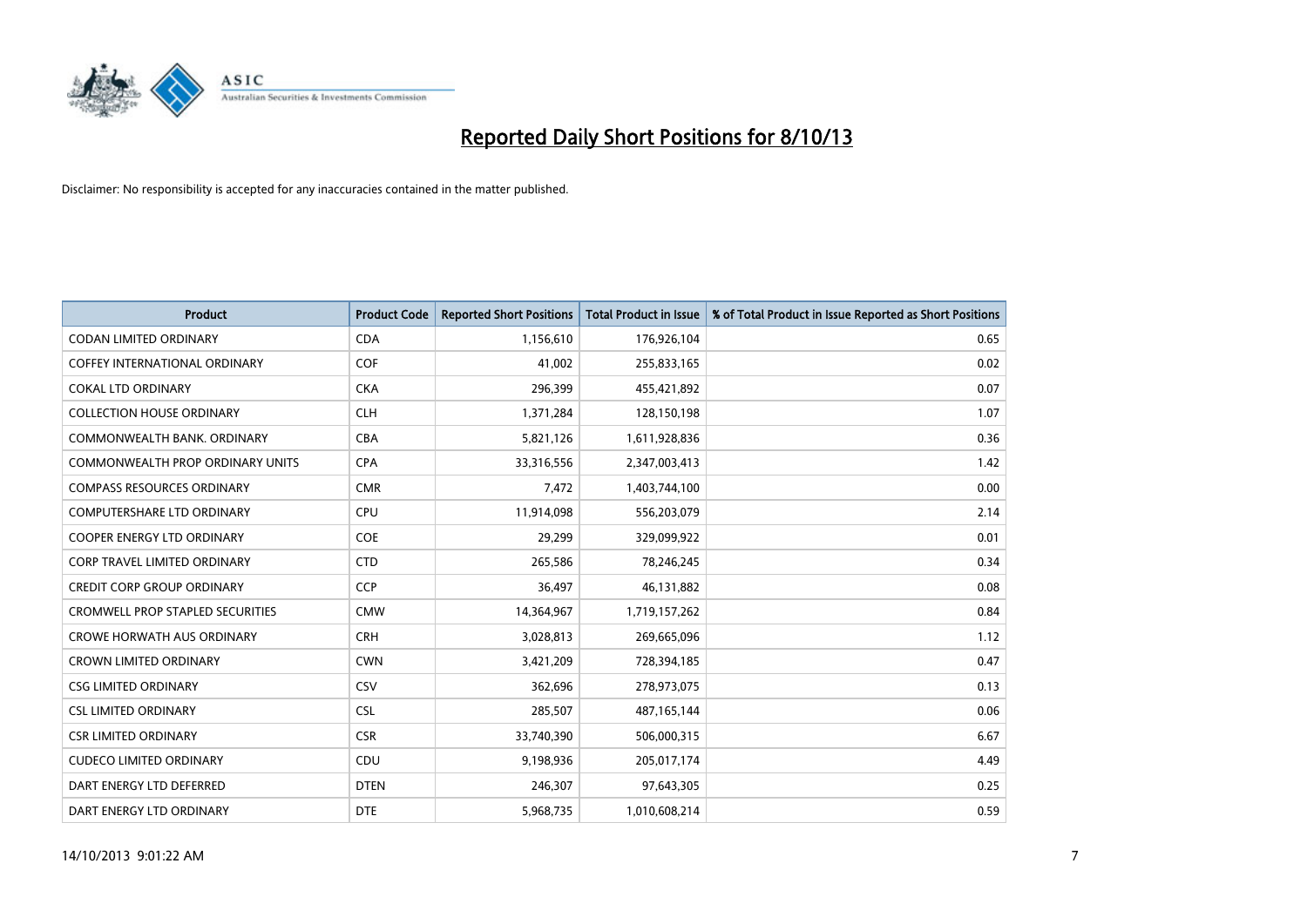

| <b>Product</b>                       | <b>Product Code</b> | <b>Reported Short Positions</b> | <b>Total Product in Issue</b> | % of Total Product in Issue Reported as Short Positions |
|--------------------------------------|---------------------|---------------------------------|-------------------------------|---------------------------------------------------------|
| DATA#3 LIMITED ORDINARY              | <b>DTL</b>          | 68,297                          | 153,974,950                   | 0.04                                                    |
| DAVID JONES LIMITED ORDINARY         | <b>DIS</b>          | 62,124,718                      | 535,002,401                   | 11.61                                                   |
| <b>DECMIL GROUP LIMITED ORDINARY</b> | <b>DCG</b>          | 3,834,106                       | 168,657,794                   | 2.27                                                    |
| DEEP YELLOW LIMITED ORDINARY         | <b>DYL</b>          | 100,002                         | 1,562,794,247                 | 0.01                                                    |
| DEXUS PROPERTY GROUP STAPLED UNITS   | <b>DXS</b>          | 16,606,245                      | 4,628,228,426                 | 0.36                                                    |
| DISCOVERY METALS LTD ORDINARY        | <b>DML</b>          | 7,296,744                       | 560,034,418                   | 1.30                                                    |
| DOMINO PIZZA ENTERPR ORDINARY        | <b>DMP</b>          | 333,577                         | 85,855,713                    | 0.39                                                    |
| DOWNER EDI LIMITED ORDINARY          | <b>DOW</b>          | 11,392,730                      | 434,734,970                   | 2.62                                                    |
| DRILLSEARCH ENERGY ORDINARY          | <b>DLS</b>          | 14,091,561                      | 429,665,895                   | 3.28                                                    |
| DUET GROUP STAPLED US PROHIBIT.      | <b>DUE</b>          | 15,500,155                      | 1,237,195,531                 | 1.25                                                    |
| DULUXGROUP LIMITED ORDINARY          | <b>DLX</b>          | 2,230,448                       | 377,019,430                   | 0.59                                                    |
| <b>DWS LTD ORDINARY</b>              | <b>DWS</b>          | 462,818                         | 132,362,763                   | 0.35                                                    |
| DYESOL LIMITED ORDINARY              | <b>DYE</b>          | 23,484                          | 221,361,987                   | 0.01                                                    |
| ECHO ENTERTAINMENT ORDINARY          | EGP                 | 5,989,901                       | 825,672,730                   | 0.73                                                    |
| <b>ELDERS LIMITED ORDINARY</b>       | <b>ELD</b>          | 19,871,311                      | 455,013,329                   | 4.37                                                    |
| ELEMENTAL MINERALS ORDINARY          | <b>ELM</b>          | 2,959                           | 303,263,391                   | 0.00                                                    |
| ELEMENTOS LIMITED ORDINARY           | <b>ELT</b>          | 16                              | 188,638,746                   | 0.00                                                    |
| <b>EMECO HOLDINGS ORDINARY</b>       | <b>EHL</b>          | 11,630,943                      | 599,675,707                   | 1.94                                                    |
| <b>ENDEAVOUR MIN CORP CDI 1:1</b>    | <b>EVR</b>          | 403,068                         | 93,408,541                    | 0.43                                                    |
| ENERGY DEVELOPMENTS ORDINARY         | <b>ENE</b>          | 355                             | 162,829,887                   | 0.00                                                    |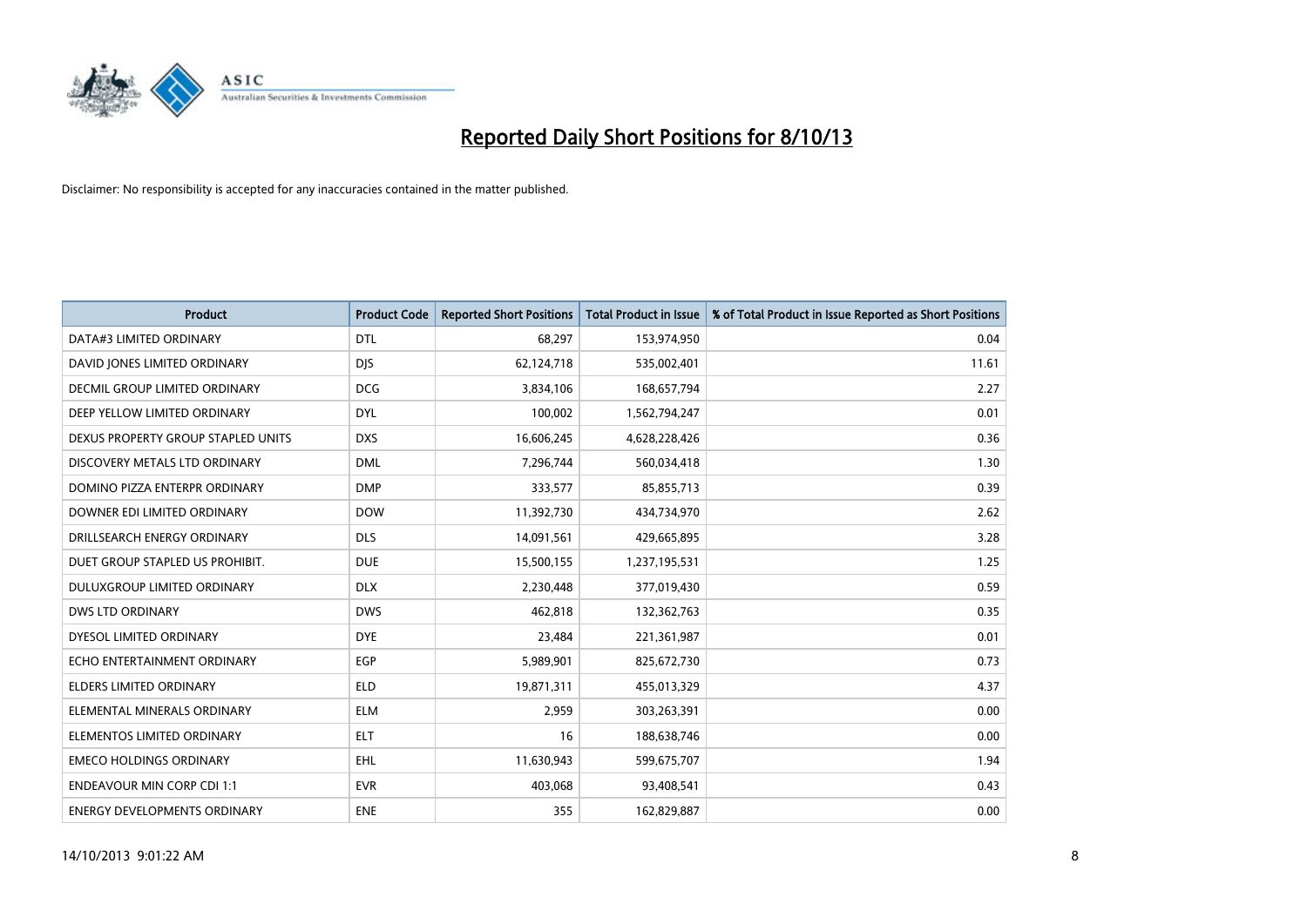

| <b>Product</b>                         | <b>Product Code</b> | <b>Reported Short Positions</b> | <b>Total Product in Issue</b> | % of Total Product in Issue Reported as Short Positions |
|----------------------------------------|---------------------|---------------------------------|-------------------------------|---------------------------------------------------------|
| <b>ENERGY RESOURCES ORDINARY 'A'</b>   | ERA                 | 9,030,834                       | 517,725,062                   | 1.74                                                    |
| <b>ENERGY WORLD CORPOR, ORDINARY</b>   | <b>EWC</b>          | 31,595,989                      | 1,734,166,672                 | 1.82                                                    |
| <b>ENVESTRA LIMITED ORDINARY</b>       | <b>ENV</b>          | 5,046,142                       | 1,796,808,474                 | 0.28                                                    |
| EQUATORIAL RES LTD ORDINARY            | EQX                 | 8                               | 121,885,353                   | 0.00                                                    |
| ERM POWER LIMITED ORDINARY             | EPW                 | 84.768                          | 208,116,807                   | 0.04                                                    |
| ESERVGLOBAL LIMITED ORDINARY           | ESV                 | 7,726,177                       | 249,045,997                   | 3.10                                                    |
| EVOLUTION MINING LTD ORDINARY          | <b>EVN</b>          | 19,613,178                      | 708,652,367                   | 2.77                                                    |
| FAIRFAX MEDIA LTD ORDINARY             | <b>FXI</b>          | 259,320,929                     | 2,351,955,725                 | 11.03                                                   |
| <b>FAR LTD ORDINARY</b>                | <b>FAR</b>          | 25,246,285                      | 2,499,846,742                 | 1.01                                                    |
| FEDERATION CNTRES ORD/UNIT STAPLED SEC | <b>FDC</b>          | 3,899,216                       | 1,427,641,565                 | 0.27                                                    |
| FINBAR GROUP LIMITED ORDINARY          | <b>FRI</b>          | 21,888                          | 220,847,184                   | 0.01                                                    |
| FISHER & PAYKEL H. ORDINARY            | FPH                 | 231,002                         | 546,834,998                   | 0.04                                                    |
| FKP PROPERTY GROUP STAPLED SECURITIES  | <b>FKP</b>          | 9,799,264                       | 321,578,705                   | 3.05                                                    |
| FLEETWOOD CORP ORDINARY                | <b>FWD</b>          | 2,817,702                       | 60,522,619                    | 4.66                                                    |
| FLETCHER BUILDING ORDINARY             | <b>FBU</b>          | 4,406,021                       | 686,096,427                   | 0.64                                                    |
| FLEXIGROUP LIMITED ORDINARY            | <b>FXL</b>          | 159,914                         | 303,385,394                   | 0.05                                                    |
| <b>FLIGHT CENTRE ORDINARY</b>          | <b>FLT</b>          | 3,030,776                       | 100,527,011                   | 3.01                                                    |
| FLINDERS MINES LTD ORDINARY            | <b>FMS</b>          | 2,972,556                       | 1,824,843,676                 | 0.16                                                    |
| <b>FOCUS MINERALS LTD ORDINARY</b>     | <b>FML</b>          | 30,590,604                      | 9,137,375,877                 | 0.33                                                    |
| FONTERRA SHARE FUND ORDINARY UNITS     | <b>FSF</b>          | 19.859                          | 106,151,733                   | 0.02                                                    |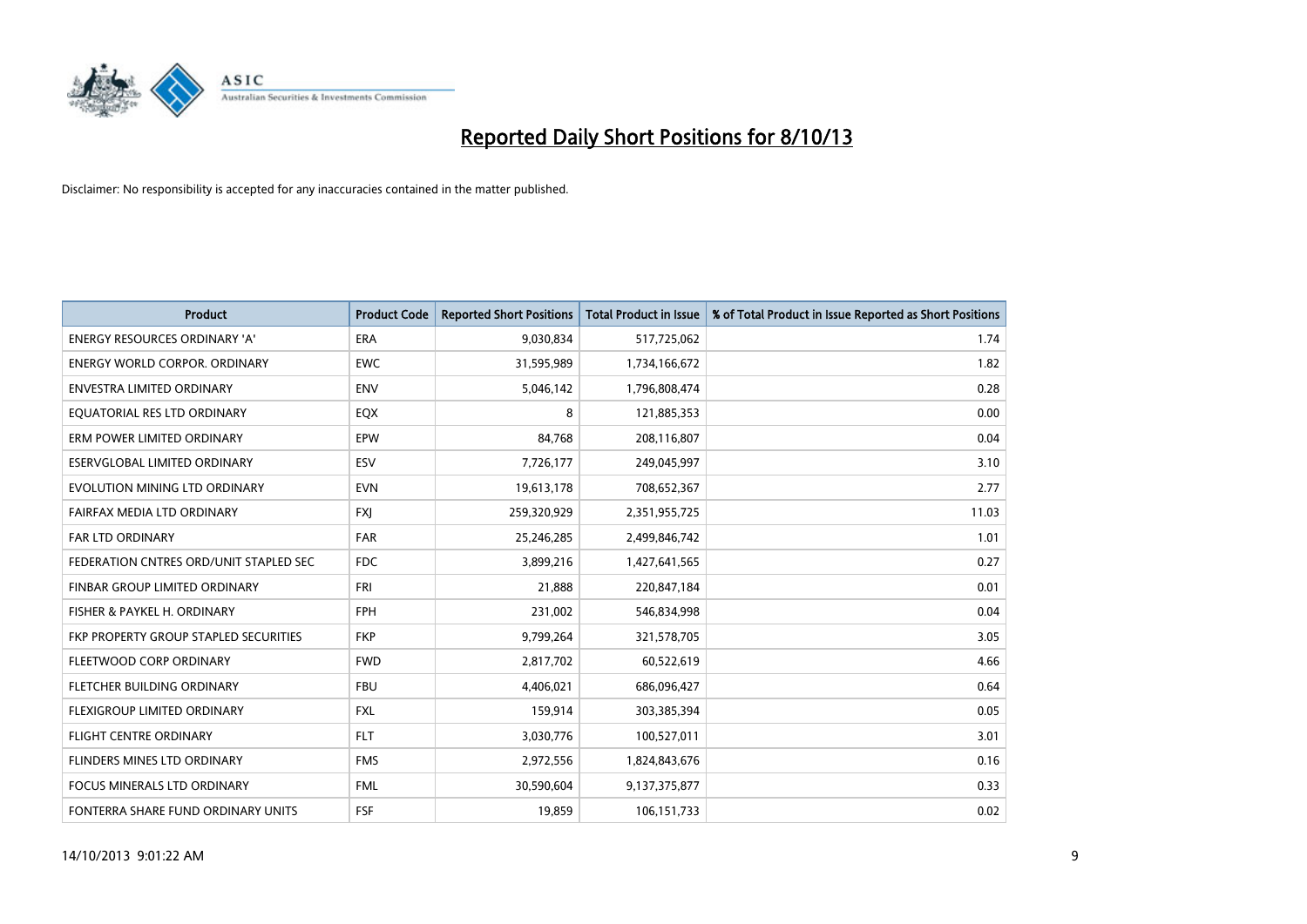

| <b>Product</b>                                   | <b>Product Code</b> | <b>Reported Short Positions</b> | <b>Total Product in Issue</b> | % of Total Product in Issue Reported as Short Positions |
|--------------------------------------------------|---------------------|---------------------------------|-------------------------------|---------------------------------------------------------|
| <b>FORGE GROUP LIMITED ORDINARY</b>              | <b>FGE</b>          | 1,448,041                       | 86,169,014                    | 1.68                                                    |
| FORTESCUE METALS GRP ORDINARY                    | <b>FMG</b>          | 187,905,557                     | 3,113,798,659                 | 6.03                                                    |
| <b>G.U.D. HOLDINGS ORDINARY</b>                  | GUD                 | 6,380,571                       | 71,341,319                    | 8.94                                                    |
| <b>G8 EDUCATION LIMITED ORDINARY</b>             | <b>GEM</b>          | 2,458,762                       | 273,390,260                   | 0.90                                                    |
| <b>GALAXY RESOURCES ORDINARY</b>                 | GXY                 | 13,479,971                      | 1,006,198,271                 | 1.34                                                    |
| <b>GALILEO JAPAN TRUST UNIT</b>                  | GJT                 | 573,333                         | 8,111,332                     | 7.07                                                    |
| <b>GENETIC TECHNOLOGIES ORDINARY</b>             | <b>GTG</b>          | 182,610                         | 517,138,486                   | 0.04                                                    |
| <b>GEODYNAMICS LIMITED ORDINARY</b>              | GDY                 | 850                             | 406,452,608                   | 0.00                                                    |
| GI DYNAMICS, INC CDI US PROHIBITED               | GID                 | 7,696                           | 389,977,755                   | 0.00                                                    |
| <b>GINDALBIE METALS LTD ORDINARY</b>             | GBG                 | 53,228,465                      | 1,493,054,193                 | 3.57                                                    |
| <b>GOODMAN FIELDER, ORDINARY</b>                 | <b>GFF</b>          | 34,002,237                      | 1,955,559,207                 | 1.74                                                    |
| <b>GOODMAN GROUP STAPLED</b>                     | <b>GMG</b>          | 5,727,249                       | 1,718,742,809                 | 0.33                                                    |
| <b>GPT GROUP STAPLED SEC.</b>                    | GPT                 | 7,431,376                       | 1,694,888,638                 | 0.44                                                    |
| <b>GRAINCORP LIMITED A CLASS ORDINARY</b>        | <b>GNC</b>          | 30,541                          | 228,855,628                   | 0.01                                                    |
| <b>GRANGE RESOURCES, ORDINARY</b>                | <b>GRR</b>          | 5,500,622                       | 1,156,492,195                 | 0.48                                                    |
| <b>GREENLAND MIN EN LTD ORDINARY</b>             | GGG                 | 5,519,978                       | 572,720,096                   | 0.96                                                    |
| <b>GROWTHPOINT PROPERTY ORD/UNIT STAPLED SEC</b> | GOZ                 | 106,120                         | 414,229,412                   | 0.03                                                    |
| <b>GRYPHON MINERALS LTD ORDINARY</b>             | GRY                 | 7,209,094                       | 400,691,164                   | 1.80                                                    |
| <b>GUILDFORD COAL LTD ORDINARY</b>               | <b>GUF</b>          | 562,215                         | 635,046,899                   | 0.09                                                    |
| <b>GWA GROUP LTD ORDINARY</b>                    | <b>GWA</b>          | 14,653,365                      | 306,533,770                   | 4.78                                                    |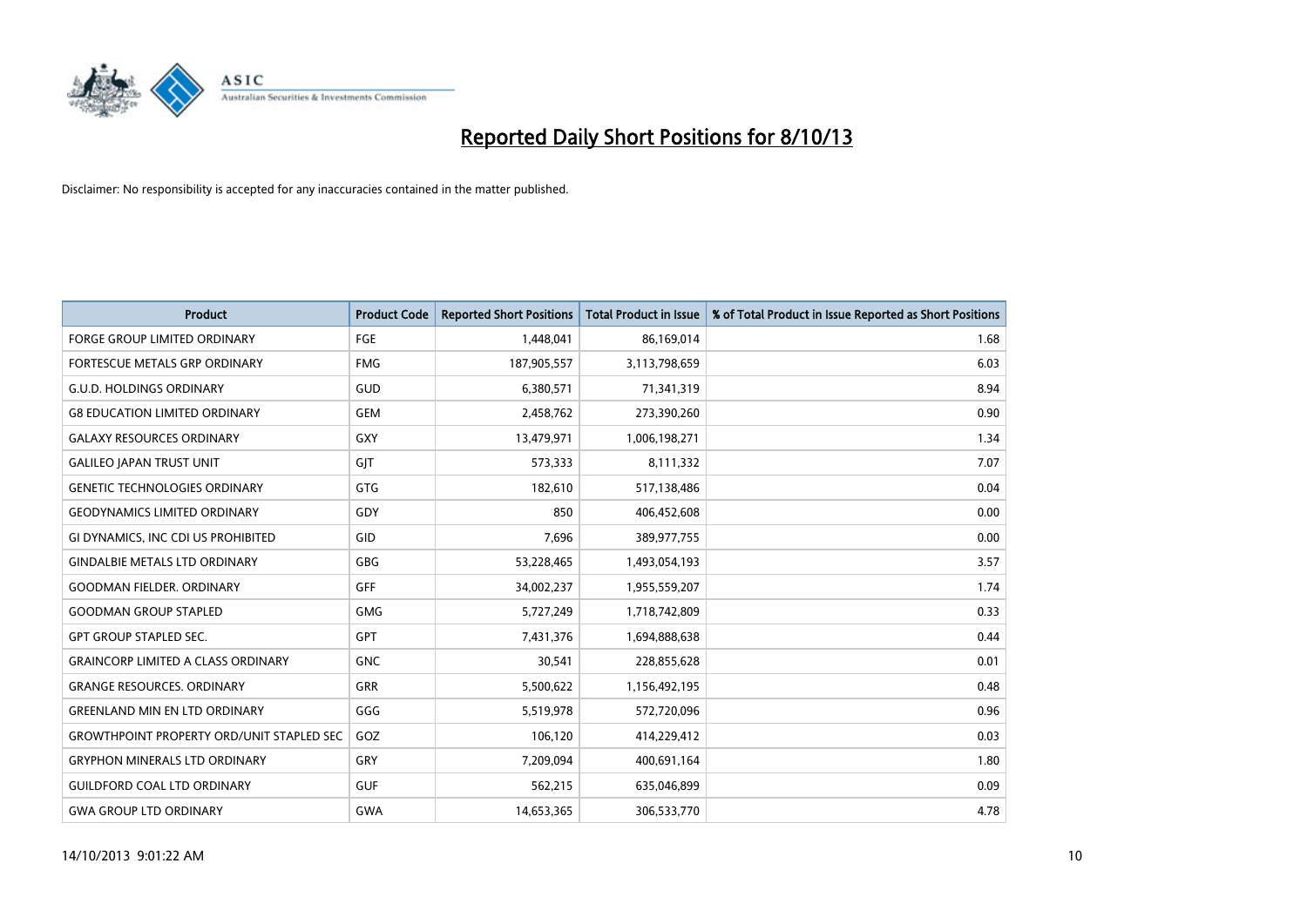

| <b>Product</b>                          | <b>Product Code</b> | <b>Reported Short Positions</b> | <b>Total Product in Issue</b> | % of Total Product in Issue Reported as Short Positions |
|-----------------------------------------|---------------------|---------------------------------|-------------------------------|---------------------------------------------------------|
| <b>HARVEY NORMAN ORDINARY</b>           | <b>HVN</b>          | 62,757,408                      | 1,062,316,784                 | 5.91                                                    |
| <b>HENDERSON GROUP CDI 1:1</b>          | <b>HGG</b>          | 1,393,447                       | 737,836,207                   | 0.19                                                    |
| HFA HOLDINGS LIMITED ORDINARY           | <b>HFA</b>          | 3,863                           | 118,738,157                   | 0.00                                                    |
| HIGHLANDS PACIFIC ORDINARY              | <b>HIG</b>          | 500,001                         | 789,344,774                   | 0.06                                                    |
| HILLGROVE RES LTD ORDINARY              | <b>HGO</b>          | 1,586,038                       | 1,178,460,221                 | 0.13                                                    |
| HILLS HOLDINGS LTD ORDINARY             | <b>HIL</b>          | 33,653                          | 243,740,241                   | 0.01                                                    |
| HORIZON OIL LIMITED ORDINARY            | <b>HZN</b>          | 74,247,083                      | 1,301,147,932                 | 5.71                                                    |
| HOT CHILI LTD ORDINARY                  | <b>HCH</b>          | 10,000                          | 333,108,886                   | 0.00                                                    |
| <b>ICON ENERGY LIMITED ORDINARY</b>     | <b>ICN</b>          | 34,647                          | 535,455,958                   | 0.01                                                    |
| <b>IINET LIMITED ORDINARY</b>           | <b>IIN</b>          | 1,615,133                       | 161,238,847                   | 1.00                                                    |
| ILUKA RESOURCES ORDINARY                | ILU                 | 39,812,394                      | 418,700,517                   | 9.51                                                    |
| <b>IMDEX LIMITED ORDINARY</b>           | <b>IMD</b>          | 4,005,562                       | 210,473,188                   | 1.90                                                    |
| IMF (AUSTRALIA) LTD ORDINARY            | <b>IMF</b>          | 2,295,259                       | 123,203,426                   | 1.86                                                    |
| <b>INCITEC PIVOT ORDINARY</b>           | IPL                 | 26,168,964                      | 1,628,730,107                 | 1.61                                                    |
| <b>INDEPENDENCE GROUP ORDINARY</b>      | <b>IGO</b>          | 4,115,803                       | 233,323,905                   | 1.76                                                    |
| INDOPHIL RESOURCES ORDINARY             | <b>IRN</b>          | 279,426                         | 1,203,146,194                 | 0.02                                                    |
| INFIGEN ENERGY STAPLED SECURITIES       | <b>IFN</b>          | 3,997,222                       | 764,993,434                   | 0.52                                                    |
| <b>INFOMEDIA LTD ORDINARY</b>           | <b>IFM</b>          | 300,257                         | 304,953,155                   | 0.10                                                    |
| <b>INGENIA GROUP STAPLED SECURITIES</b> | <b>INA</b>          | 2,258,128                       | 507,179,194                   | 0.45                                                    |
| INOVA RESOURCES LTD ORDINARY            | <b>IVA</b>          | 75,258                          | 729,665,661                   | 0.01                                                    |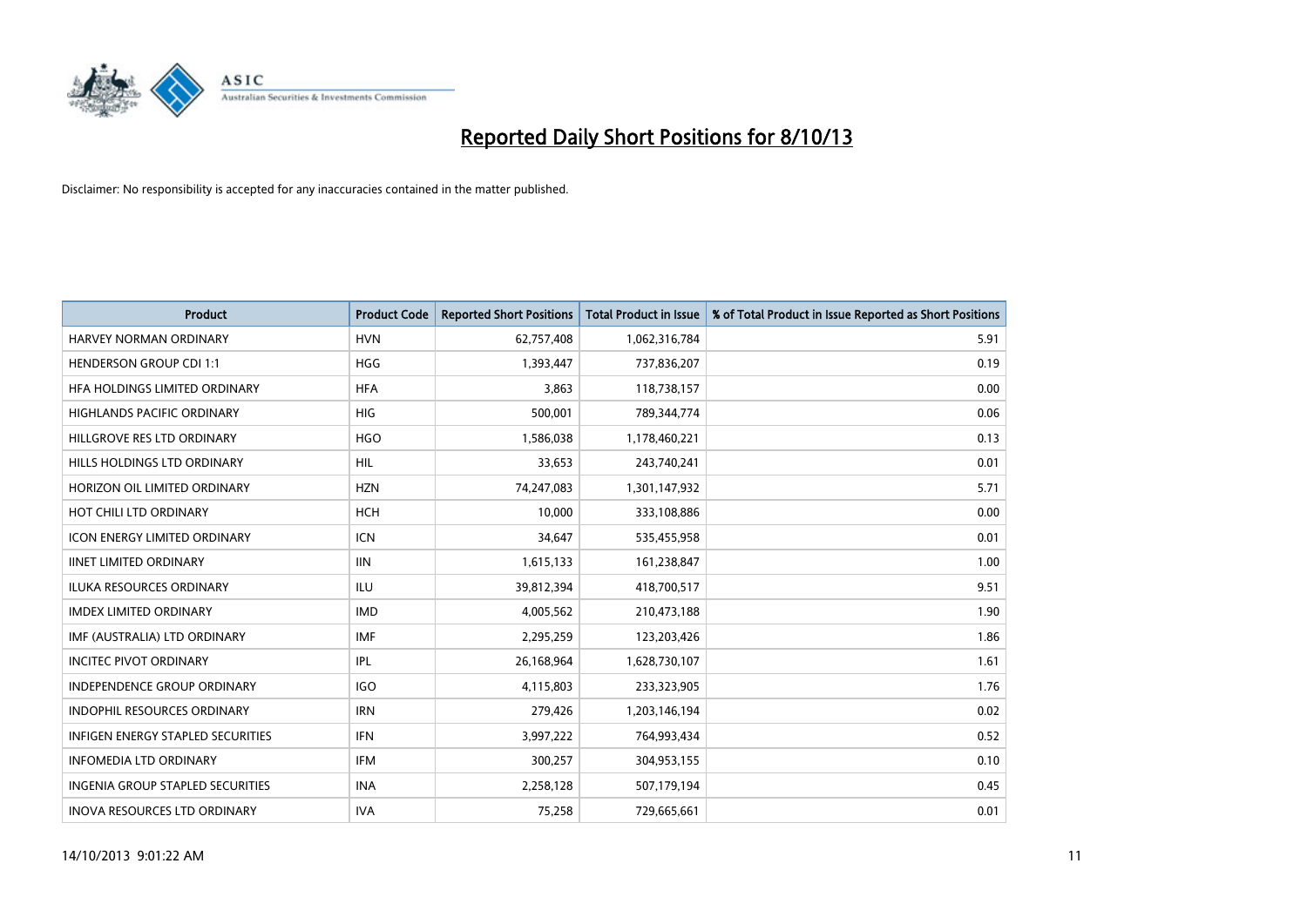

| <b>Product</b>                                  | <b>Product Code</b> | <b>Reported Short Positions</b> | <b>Total Product in Issue</b> | % of Total Product in Issue Reported as Short Positions |
|-------------------------------------------------|---------------------|---------------------------------|-------------------------------|---------------------------------------------------------|
| <b>INSURANCE AUSTRALIA ORDINARY</b>             | IAG                 | 13,368,250                      | 2,079,034,021                 | 0.64                                                    |
| <b>INTREPID MINES ORDINARY</b>                  | <b>IAU</b>          | 19,472,405                      | 556,194,977                   | 3.50                                                    |
| <b>INVESTA OFFICE FUND STAPLED SECURITIES</b>   | IOF                 | 895,815                         | 614,047,458                   | 0.15                                                    |
| <b>INVOCARE LIMITED ORDINARY</b>                | <b>IVC</b>          | 7,218,067                       | 110,030,298                   | 6.56                                                    |
| <b>IOOF HOLDINGS LTD ORDINARY</b>               | IFL                 | 1,949,923                       | 232,118,034                   | 0.84                                                    |
| <b>IPROPERTY GROUP LTD ORDINARY</b>             | <b>IPP</b>          | 39,062                          | 181,398,426                   | 0.02                                                    |
| <b>IRESS LIMITED ORDINARY</b>                   | <b>IRE</b>          | 402.087                         | 158,585,126                   | 0.25                                                    |
| <b>IRON ORE HOLDINGS ORDINARY</b>               | <b>IOH</b>          | 26,197                          | 161,174,005                   | 0.02                                                    |
| <b>ISELECT LTD ORDINARY</b>                     | <b>ISU</b>          | 2,275,379                       | 259,964,894                   | 0.88                                                    |
| <b>IAMES HARDIE INDUST CHESS DEPOSITARY INT</b> | <b>IHX</b>          | 7,969,880                       | 442,685,722                   | 1.80                                                    |
| <b>JB HI-FI LIMITED ORDINARY</b>                | <b>IBH</b>          | 8,900,987                       | 99,917,963                    | 8.91                                                    |
| <b>JUPITER MINES ORDINARY</b>                   | <b>IMS</b>          | 9,874                           | 2,281,835,383                 | 0.00                                                    |
| <b>KAGARA LTD ORDINARY</b>                      | KZL                 | 3,385,466                       | 798,953,117                   | 0.42                                                    |
| KAROON GAS AUSTRALIA ORDINARY                   | <b>KAR</b>          | 1,192,933                       | 255,841,581                   | 0.47                                                    |
| KATHMANDU HOLD LTD ORDINARY                     | <b>KMD</b>          | 23,308                          | 200,215,894                   | 0.01                                                    |
| <b>KBL MINING LIMITED ORDINARY</b>              | <b>KBL</b>          | 1,820                           | 393,535,629                   | 0.00                                                    |
| KINGSGATE CONSOLID. ORDINARY                    | <b>KCN</b>          | 13,871,314                      | 152,284,777                   | 9.11                                                    |
| KINGSROSE MINING LTD ORDINARY                   | <b>KRM</b>          | 500,590                         | 335,753,851                   | 0.15                                                    |
| LEIGHTON HOLDINGS ORDINARY                      | LEI                 | 20,616,184                      | 337,235,188                   | 6.11                                                    |
| LEND LEASE GROUP UNIT/ORD STAPLED               | <b>LLC</b>          | 2,140,430                       | 576,712,337                   | 0.37                                                    |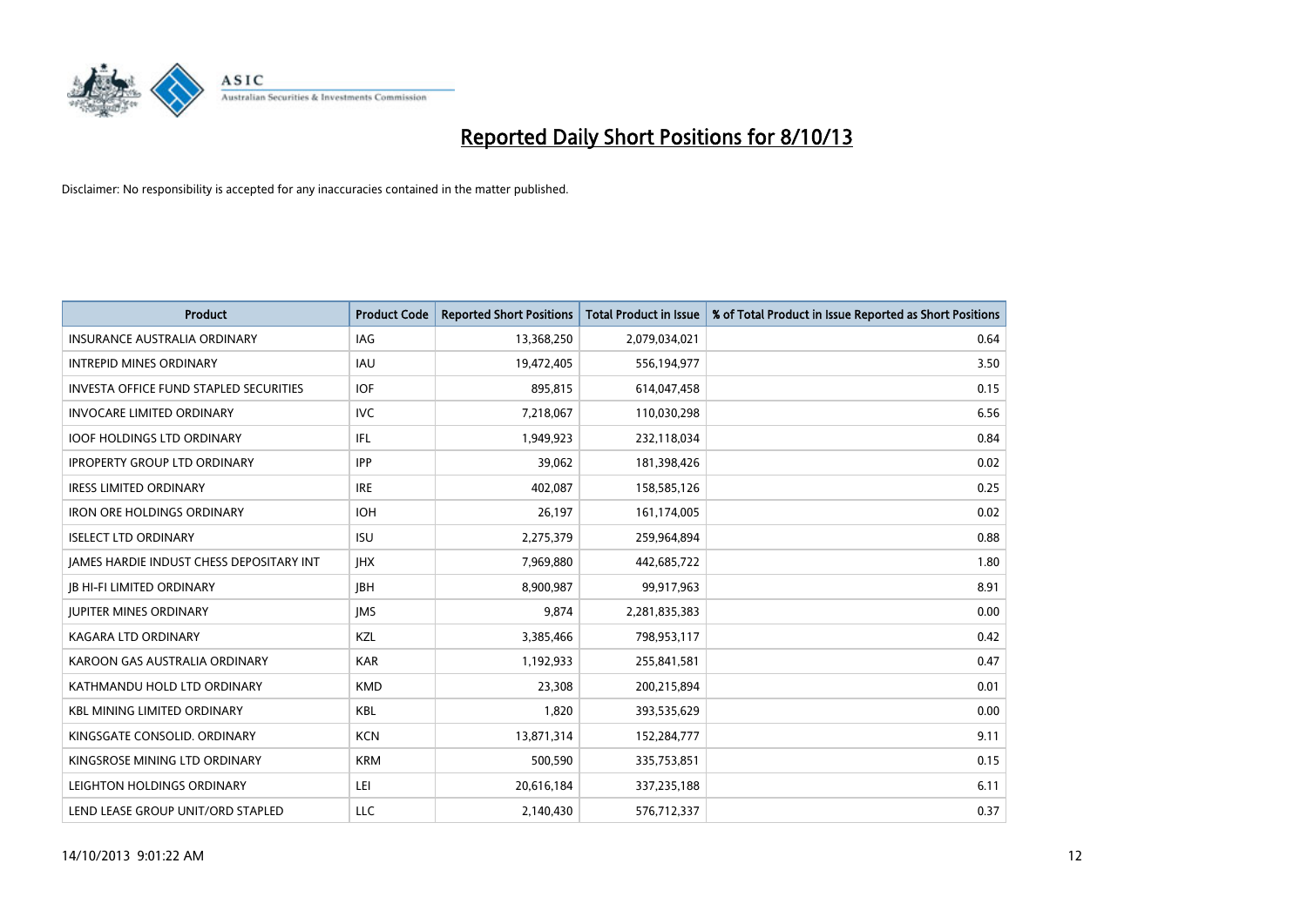

| <b>Product</b>                        | <b>Product Code</b> | <b>Reported Short Positions</b> | <b>Total Product in Issue</b> | % of Total Product in Issue Reported as Short Positions |
|---------------------------------------|---------------------|---------------------------------|-------------------------------|---------------------------------------------------------|
| LINC ENERGY LTD ORDINARY              | <b>LNC</b>          | 16,254,366                      | 518,687,562                   | 3.13                                                    |
| LYCOPODIUM LIMITED ORDINARY           | LYL                 | 90                              | 38,955,103                    | 0.00                                                    |
| <b>LYNAS CORPORATION ORDINARY</b>     | <b>LYC</b>          | 190,922,523                     | 1,961,060,594                 | 9.74                                                    |
| M2 TELECOMMUNICATION ORDINARY         | <b>MTU</b>          | 8,125,011                       | 178,573,822                   | 4.55                                                    |
| <b>MACA LIMITED ORDINARY</b>          | <b>MLD</b>          | 351                             | 172,500,000                   | 0.00                                                    |
| <b>MACMAHON HOLDINGS ORDINARY</b>     | <b>MAH</b>          | 1,554,345                       | 1,261,699,966                 | 0.12                                                    |
| MACO ATLAS ROADS GRP ORDINARY STAPLED | <b>MOA</b>          | 17,483,233                      | 487,230,540                   | 3.59                                                    |
| MACQUARIE GROUP LTD ORDINARY          | <b>MQG</b>          | 2,153,418                       | 339,888,036                   | 0.63                                                    |
| MACQUARIE TELECOM GP ORDINARY         | MAQ                 | 3,263                           | 20,967,121                    | 0.02                                                    |
| MAGELLAN FIN GRP LTD ORDINARY         | <b>MFG</b>          | 572,431                         | 153,505,712                   | 0.37                                                    |
| MATRIX C & E LTD ORDINARY             | <b>MCE</b>          | 2,898,115                       | 94,555,428                    | 3.06                                                    |
| <b>MAVERICK DRILLING ORDINARY</b>     | <b>MAD</b>          | 11,438,534                      | 452,726,751                   | 2.53                                                    |
| MAXITRANS INDUSTRIES ORDINARY         | <b>MXI</b>          | 279,965                         | 183,993,392                   | 0.15                                                    |
| MAYNE PHARMA LTD ORDINARY             | <b>MYX</b>          | 2,292,992                       | 563,459,968                   | 0.41                                                    |
| MCMILLAN SHAKESPEARE ORDINARY         | <b>MMS</b>          | 1,304,279                       | 74,523,965                    | 1.75                                                    |
| MEDUSA MINING LTD ORDINARY            | <b>MML</b>          | 2,491,527                       | 188,903,911                   | 1.32                                                    |
| MEO AUSTRALIA LTD ORDINARY            | <b>MEO</b>          | 10,845                          | 627,264,587                   | 0.00                                                    |
| <b>MERMAID MARINE ORDINARY</b>        | <b>MRM</b>          | 712,705                         | 232,652,241                   | 0.31                                                    |
| MESOBLAST LIMITED ORDINARY            | <b>MSB</b>          | 15,557,101                      | 317,350,901                   | 4.90                                                    |
| METALS X LIMITED ORDINARY             | <b>MLX</b>          | 77,960                          | 1,652,636,110                 | 0.00                                                    |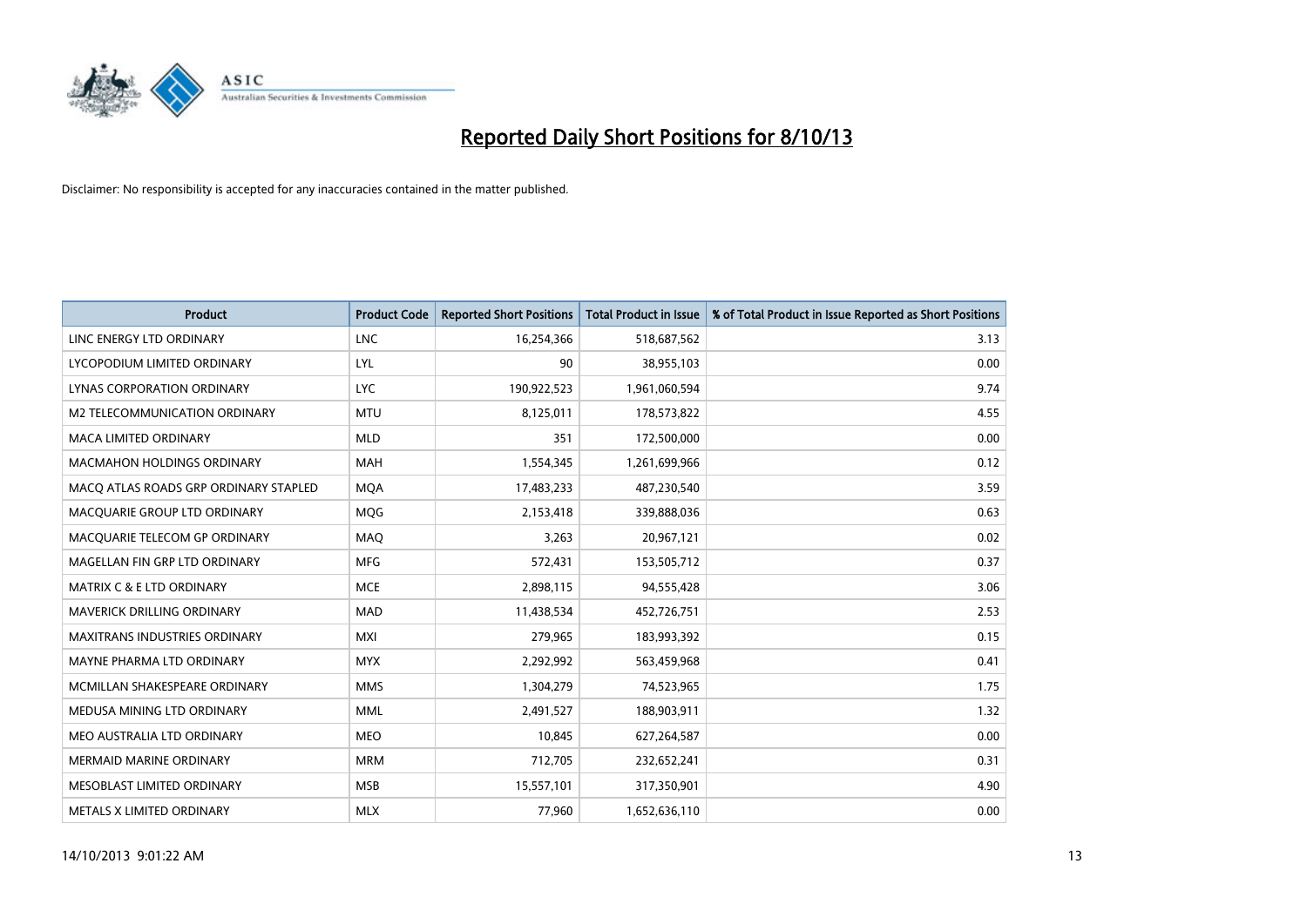

| <b>Product</b>                     | <b>Product Code</b> | <b>Reported Short Positions</b> | <b>Total Product in Issue</b> | % of Total Product in Issue Reported as Short Positions |
|------------------------------------|---------------------|---------------------------------|-------------------------------|---------------------------------------------------------|
| METCASH LIMITED ORDINARY           | <b>MTS</b>          | 89,221,284                      | 880,704,786                   | 10.13                                                   |
| METMINCO LIMITED ORDINARY          | <b>MNC</b>          | 645,635                         | 1,749,543,023                 | 0.04                                                    |
| MICLYN EXP OFFSHR ORDINARY         | <b>MIO</b>          | 110,411                         | 281,754,775                   | 0.04                                                    |
| MIGHTY RIVER POWER ORDINARY        | <b>MYT</b>          | 4,099                           | 1,400,000,094                 | 0.00                                                    |
| MILTON CORPORATION ORDINARY        | <b>MLT</b>          | 6,008                           | 125,471,551                   | 0.00                                                    |
| MINCOR RESOURCES NL ORDINARY       | <b>MCR</b>          | 2,435,843                       | 188,208,274                   | 1.29                                                    |
| MINERAL DEPOSITS ORDINARY          | <b>MDL</b>          | 2,561,052                       | 83,538,786                    | 3.07                                                    |
| MINERAL RESOURCES. ORDINARY        | <b>MIN</b>          | 3,305,642                       | 185,987,992                   | 1.78                                                    |
| MIRABELA NICKEL LTD ORDINARY       | <b>MBN</b>          | 34,329,509                      | 876,801,147                   | 3.92                                                    |
| MIRVAC GROUP STAPLED SECURITIES    | <b>MGR</b>          | 4,489,797                       | 3,664,938,678                 | 0.12                                                    |
| MOLOPO ENERGY LTD ORDINARY         | <b>MPO</b>          | 290,377                         | 246,724,091                   | 0.12                                                    |
| <b>MONADELPHOUS GROUP ORDINARY</b> | <b>MND</b>          | 12,390,400                      | 92,308,047                    | 13.42                                                   |
| MORTGAGE CHOICE LTD ORDINARY       | <b>MOC</b>          | 271,291                         | 123,431,282                   | 0.22                                                    |
| <b>MOUNT GIBSON IRON ORDINARY</b>  | <b>MGX</b>          | 12,303,339                      | 1,090,584,232                 | 1.13                                                    |
| MULTIPLEX SITES SITES              | <b>MXUPA</b>        | 1,277                           | 4,500,000                     | 0.03                                                    |
| MURCHISON METALS LTD ORDINARY      | <b>MMX</b>          | 246,060                         | 450,497,346                   | 0.05                                                    |
| MYER HOLDINGS LTD ORDINARY         | <b>MYR</b>          | 85,090,065                      | 583,894,551                   | 14.57                                                   |
| MYSTATE LIMITED ORDINARY           | <b>MYS</b>          | 2,684                           | 87,177,445                    | 0.00                                                    |
| NANOSONICS LIMITED ORDINARY        | <b>NAN</b>          | 13,000                          | 262,822,463                   | 0.00                                                    |
| NATIONAL AUST. BANK ORDINARY       | <b>NAB</b>          | 6,851,580                       | 2,348,892,519                 | 0.29                                                    |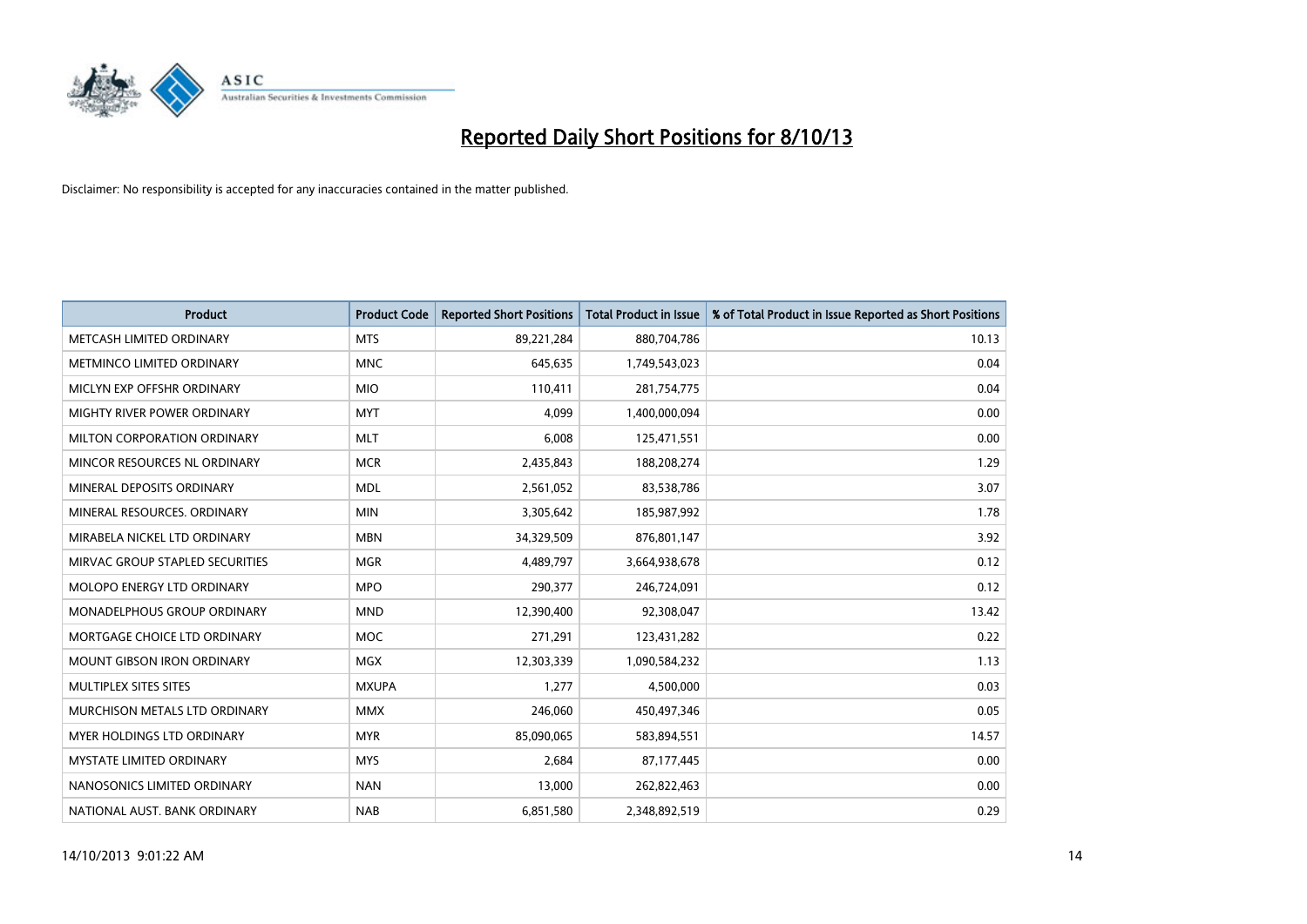

| <b>Product</b>                | <b>Product Code</b> | <b>Reported Short Positions</b> | <b>Total Product in Issue</b> | % of Total Product in Issue Reported as Short Positions |
|-------------------------------|---------------------|---------------------------------|-------------------------------|---------------------------------------------------------|
| NAVITAS LIMITED ORDINARY      | <b>NVT</b>          | 2,085,664                       | 375,367,918                   | 0.56                                                    |
| NEON ENERGY LIMITED ORDINARY  | <b>NEN</b>          | 1,538,570                       | 553,037,848                   | 0.28                                                    |
| NEW HOPE CORPORATION ORDINARY | <b>NHC</b>          | 649,579                         | 830,715,225                   | 0.08                                                    |
| NEW STANDARD ENERGY ORDINARY  | <b>NSE</b>          | 322,032                         | 305,331,847                   | 0.11                                                    |
| NEWCREST MINING ORDINARY      | <b>NCM</b>          | 8,073,206                       | 766,510,971                   | 1.05                                                    |
| NEWS CORP A NON-VOTING CDI    | <b>NWSLV</b>        | 2,929,440                       | 4,037,188                     | 72.56                                                   |
| NEWS CORP B VOTING CDI        | <b>NWS</b>          | 1,968,476                       | 26,793,827                    | 7.35                                                    |
| NEWSAT LIMITED ORDINARY       | <b>NWT</b>          | 581,341                         | 547,078,507                   | 0.11                                                    |
| NEXTDC LIMITED ORDINARY       | <b>NXT</b>          | 6,024,868                       | 192,904,486                   | 3.12                                                    |
| NEXUS ENERGY LIMITED ORDINARY | <b>NXS</b>          | 2,725,624                       | 1,330,219,459                 | 0.20                                                    |
| NIB HOLDINGS LIMITED ORDINARY | <b>NHF</b>          | 4,465,717                       | 439,004,182                   | 1.02                                                    |
| NIDO PETROLEUM ORDINARY       | <b>NDO</b>          | 295,901                         | 2,046,650,968                 | 0.01                                                    |
| NOBLE MINERAL RES ORDINARY    | <b>NMG</b>          | 2,365,726                       | 666,397,952                   | 0.36                                                    |
| NORTHERN IRON LTD ORDINARY    | <b>NFE</b>          | 1,154,258                       | 484,405,314                   | 0.24                                                    |
| NORTHERN STAR ORDINARY        | <b>NST</b>          | 5,250,265                       | 424,279,762                   | 1.24                                                    |
| NOVOGEN LIMITED ORDINARY      | <b>NRT</b>          | 120,291                         | 144,208,463                   | 0.08                                                    |
| NRW HOLDINGS LIMITED ORDINARY | <b>NWH</b>          | 13,551,314                      | 278,888,011                   | 4.86                                                    |
| NUCOAL RESOURCES LTD ORDINARY | <b>NCR</b>          | 102,916                         | 768,612,354                   | 0.01                                                    |
| NUFARM LIMITED ORDINARY       | <b>NUF</b>          | 14,736,064                      | 262,954,040                   | 5.60                                                    |
| OAKTON LIMITED ORDINARY       | <b>OKN</b>          | 5,002                           | 89,968,985                    | 0.01                                                    |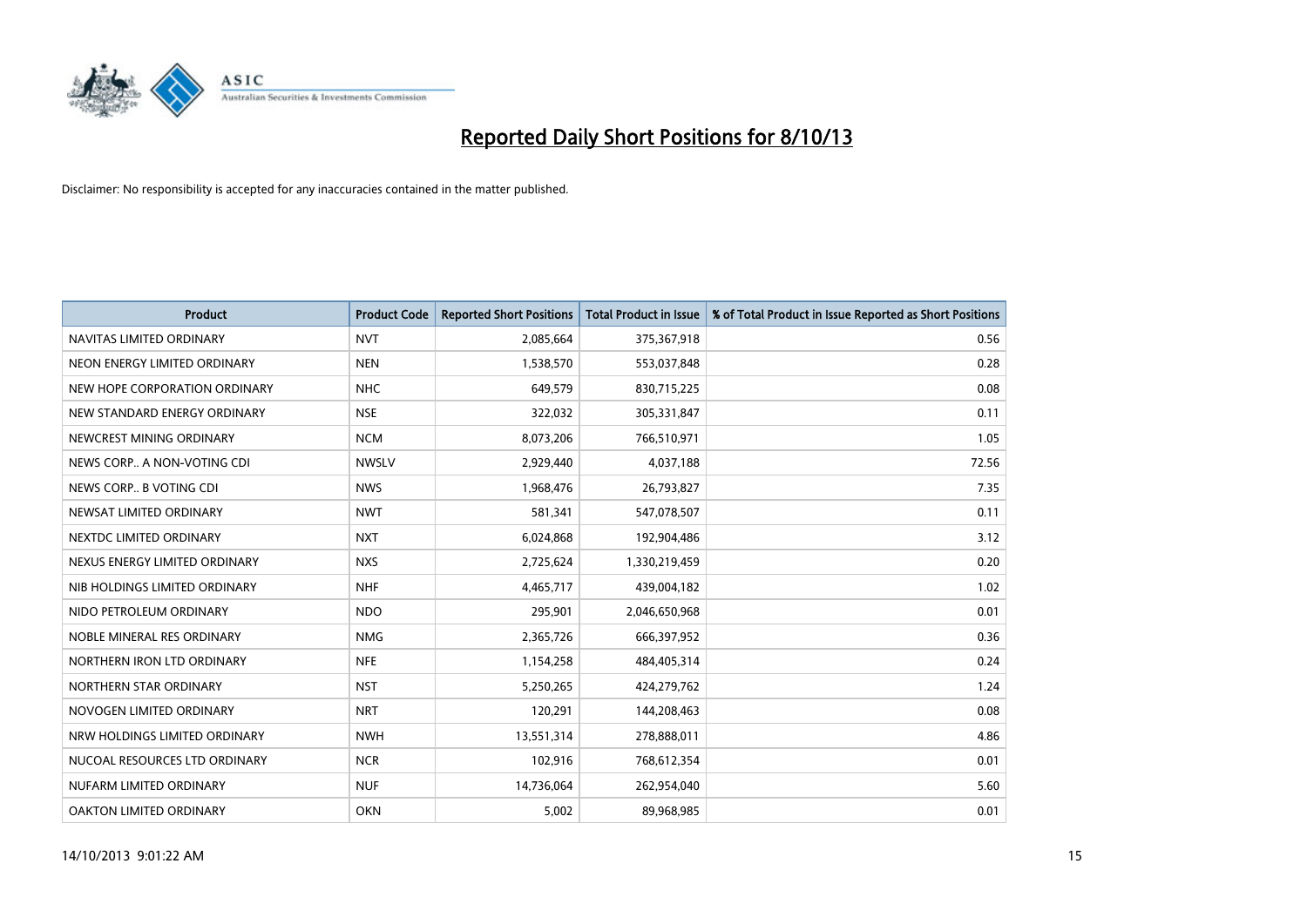

| <b>Product</b>                        | <b>Product Code</b> | <b>Reported Short Positions</b> | <b>Total Product in Issue</b> | % of Total Product in Issue Reported as Short Positions |
|---------------------------------------|---------------------|---------------------------------|-------------------------------|---------------------------------------------------------|
| OCEANAGOLD CORP. CHESS DEPOSITARY INT | <b>OGC</b>          | 582,901                         | 293,587,920                   | 0.20                                                    |
| OIL SEARCH LTD ORDINARY               | <b>OSH</b>          | 4,987,222                       | 1,340,018,530                 | 0.37                                                    |
| OM HOLDINGS LIMITED ORDINARY          | OMH                 | 2,982,005                       | 733,423,337                   | 0.41                                                    |
| ORICA LIMITED ORDINARY                | ORI                 | 9,925,035                       | 368,203,632                   | 2.70                                                    |
| ORIGIN ENERGY ORDINARY                | <b>ORG</b>          | 8,791,570                       | 1,101,198,473                 | 0.80                                                    |
| OROCOBRE LIMITED ORDINARY             | <b>ORE</b>          | 331,725                         | 117,745,140                   | 0.28                                                    |
| OROTONGROUP LIMITED ORDINARY          | ORL                 | 395,496                         | 40,880,902                    | 0.97                                                    |
| OZ MINERALS ORDINARY                  | OZL                 | 10,397,217                      | 303,470,022                   | 3.43                                                    |
| <b>PACIFIC BRANDS ORDINARY</b>        | <b>PBG</b>          | 7,979,909                       | 912,915,695                   | 0.87                                                    |
| PALADIN ENERGY LTD ORDINARY           | <b>PDN</b>          | 79,134,479                      | 963,332,074                   | 8.21                                                    |
| PANAUST LIMITED ORDINARY              | <b>PNA</b>          | 3,161,069                       | 619,765,589                   | 0.51                                                    |
| PANORAMIC RESOURCES ORDINARY          | PAN                 | 195,136                         | 263,285,132                   | 0.07                                                    |
| PANTERRA GOLD LTD ORDINARY            | PGI                 | $\mathbf{1}$                    | 761,580,455                   | 0.00                                                    |
| PAPERLINX LIMITED ORDINARY            | <b>PPX</b>          | 48,101                          | 609,280,761                   | 0.01                                                    |
| PAPILLON RES LTD ORDINARY             | PIR                 | 5,779,998                       | 337,944,210                   | 1.71                                                    |
| PATTIES FOODS LTD ORDINARY            | PFL                 | 33,660                          | 139,065,639                   | 0.02                                                    |
| PEET LIMITED ORDINARY                 | <b>PPC</b>          | 3,076,080                       | 431,986,887                   | 0.71                                                    |
| PERILYA LIMITED ORDINARY              | <b>PEM</b>          | 280,367                         | 769,316,426                   | 0.04                                                    |
| PERPETUAL LIMITED ORDINARY            | <b>PPT</b>          | 2,308,208                       | 42,002,824                    | 5.50                                                    |
| PERSEUS MINING LTD ORDINARY           | PRU                 | 8,578,113                       | 457,962,088                   | 1.87                                                    |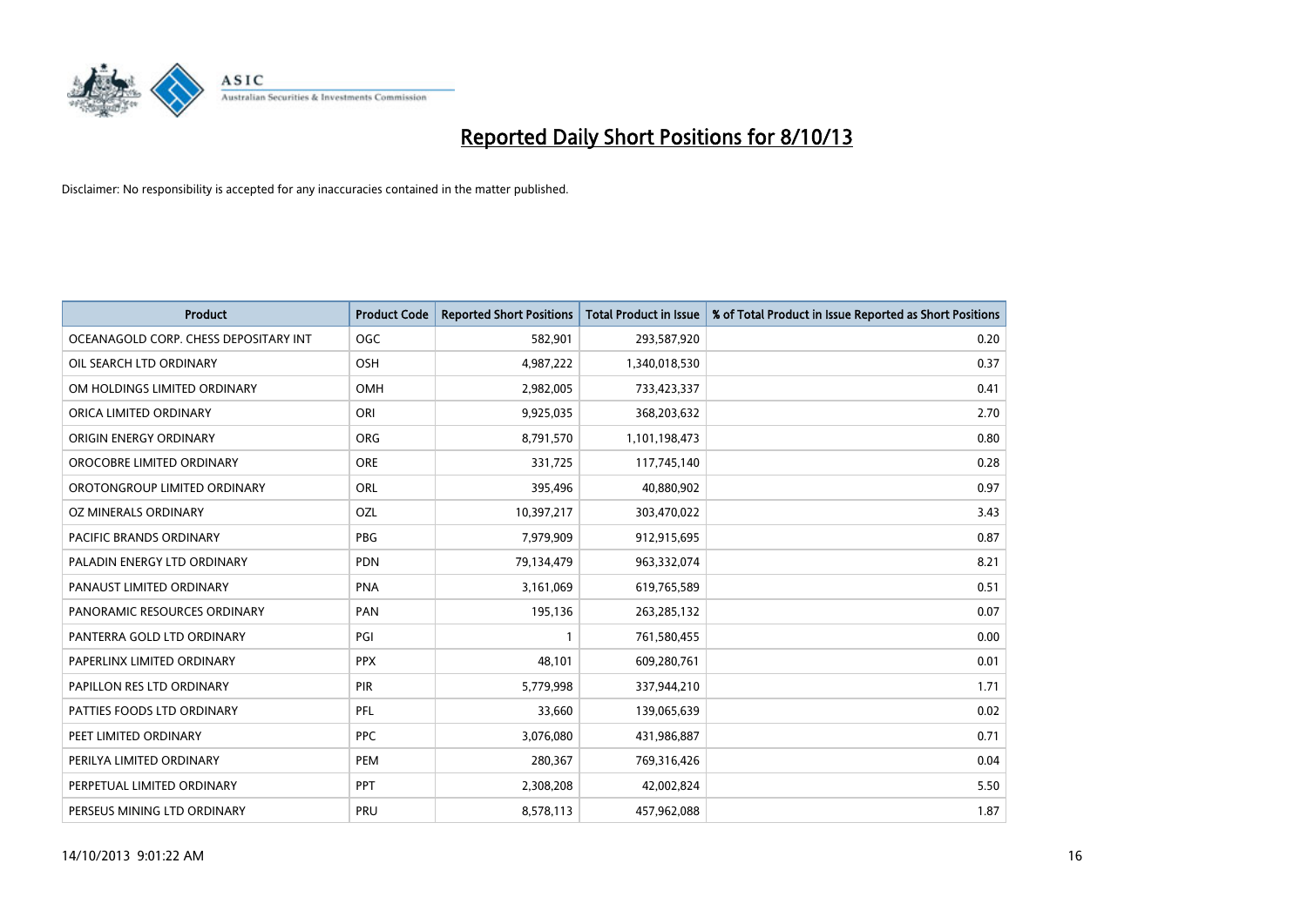

| <b>Product</b>                      | <b>Product Code</b> | <b>Reported Short Positions</b> | <b>Total Product in Issue</b> | % of Total Product in Issue Reported as Short Positions |
|-------------------------------------|---------------------|---------------------------------|-------------------------------|---------------------------------------------------------|
| PHARMAXIS LTD ORDINARY              | <b>PXS</b>          | 3,240,951                       | 308,548,389                   | 1.05                                                    |
| PLATINUM ASSET ORDINARY             | <b>PTM</b>          | 2,990,509                       | 578,285,695                   | 0.52                                                    |
| PLATINUM AUSTRALIA ORDINARY         | <b>PLA</b>          | 836,127                         | 504,968,043                   | 0.17                                                    |
| PMI GOLD CORP CDI 1:1               | <b>PVM</b>          | 237,417                         | 157,986,653                   | 0.15                                                    |
| PMP LIMITED ORDINARY                | <b>PMP</b>          | 353,705                         | 323,781,124                   | 0.11                                                    |
| PRANA BIOTECHNOLOGY ORDINARY        | PBT                 | 294,709                         | 408,128,419                   | 0.07                                                    |
| PREMIER INVESTMENTS ORDINARY        | <b>PMV</b>          | 1,111,472                       | 155,260,478                   | 0.72                                                    |
| PRIMARY HEALTH CARE ORDINARY        | <b>PRY</b>          | 19,122,592                      | 503,921,941                   | 3.79                                                    |
| PRIME MEDIA GRP LTD ORDINARY        | <b>PRT</b>          | 53,919                          | 366,330,303                   | 0.01                                                    |
| PROGRAMMED ORDINARY                 | <b>PRG</b>          | 236,370                         | 118,229,190                   | 0.20                                                    |
| <b>QANTAS AIRWAYS ORDINARY</b>      | QAN                 | 42,433,799                      | 2,212,979,740                 | 1.92                                                    |
| <b>OBE INSURANCE GROUP ORDINARY</b> | <b>OBE</b>          | 17,030,261                      | 1,226,855,950                 | 1.39                                                    |
| ORXPHARMA LTD ORDINARY              | <b>QRX</b>          | 168.037                         | 144,785,606                   | 0.12                                                    |
| <b>OUBE HOLDINGS LTD ORDINARY</b>   | <b>QUB</b>          | 13,998,228                      | 928,965,547                   | 1.51                                                    |
| RAMELIUS RESOURCES ORDINARY         | <b>RMS</b>          | 2,130,122                       | 363,029,659                   | 0.59                                                    |
| RAMSAY HEALTH CARE ORDINARY         | <b>RHC</b>          | 1,902,015                       | 202,081,252                   | 0.94                                                    |
| <b>RCR TOMLINSON ORDINARY</b>       | <b>RCR</b>          | 1,867,356                       | 135,451,265                   | 1.38                                                    |
| <b>REA GROUP ORDINARY</b>           | <b>REA</b>          | 1,144,231                       | 131,714,699                   | 0.87                                                    |
| <b>RECKON LIMITED ORDINARY</b>      | <b>RKN</b>          | 3,001                           | 128,103,484                   | 0.00                                                    |
| <b>RED 5 LIMITED ORDINARY</b>       | <b>RED</b>          | 1,244,471                       | 155,788,008                   | 0.80                                                    |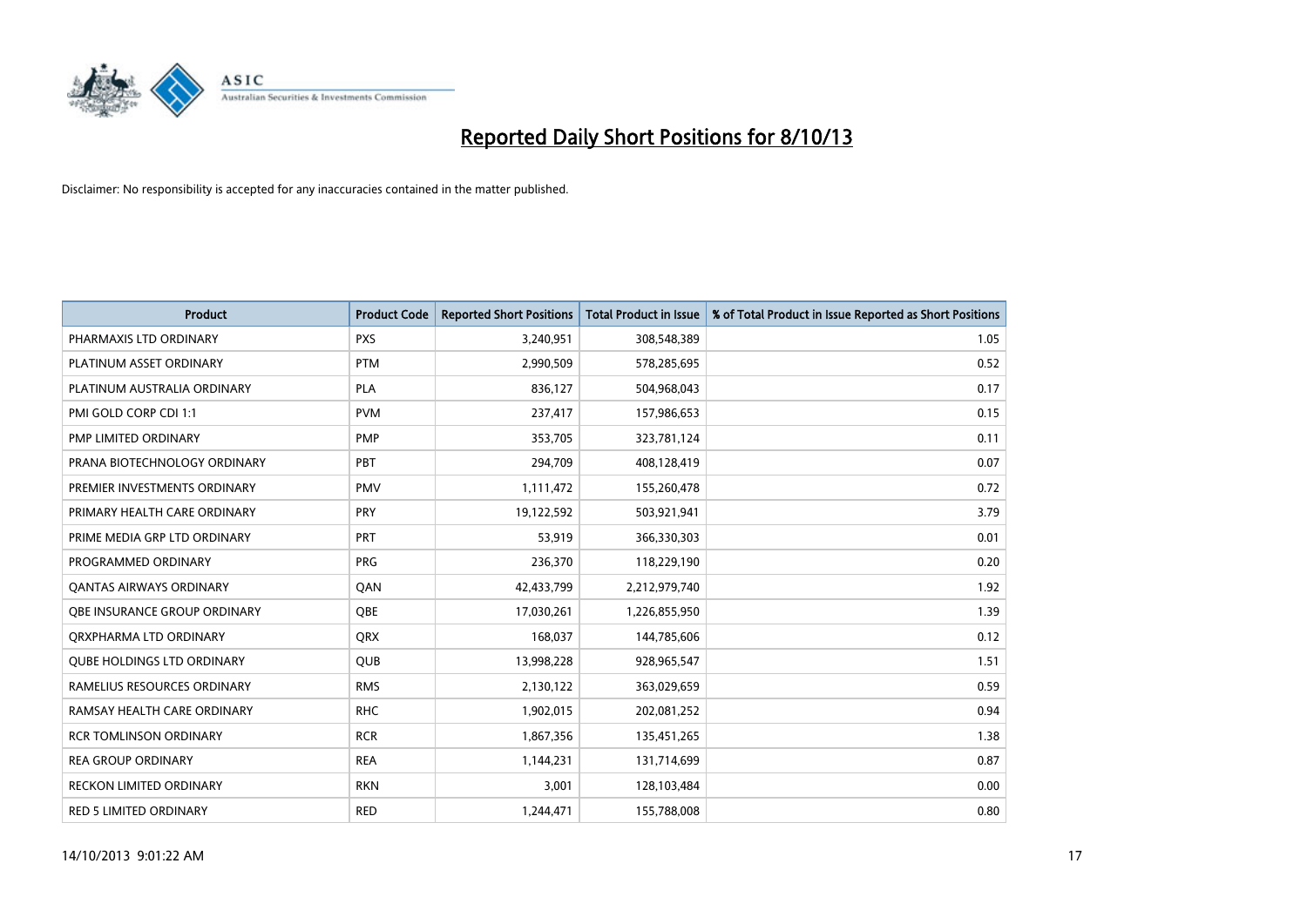

| <b>Product</b>                      | <b>Product Code</b> | <b>Reported Short Positions</b> | <b>Total Product in Issue</b> | % of Total Product in Issue Reported as Short Positions |
|-------------------------------------|---------------------|---------------------------------|-------------------------------|---------------------------------------------------------|
| <b>RED FORK ENERGY ORDINARY</b>     | <b>RFE</b>          | 5,233,432                       | 499,551,719                   | 1.05                                                    |
| REDBANK ENERGY LTD ORDINARY         | AEJ                 | 13                              | 786,287                       | 0.00                                                    |
| REECE AUSTRALIA LTD. ORDINARY       | <b>REH</b>          | 428                             | 99,600,000                    | 0.00                                                    |
| REED RESOURCES LTD ORDINARY         | <b>RDR</b>          | 50,000                          | 522,731,064                   | 0.01                                                    |
| <b>REGIS RESOURCES ORDINARY</b>     | <b>RRL</b>          | 7,092,890                       | 479,179,710                   | 1.48                                                    |
| RESMED INC CDI 10:1                 | <b>RMD</b>          | 10,356,805                      | 1,420,542,770                 | 0.73                                                    |
| <b>RESOLUTE MINING ORDINARY</b>     | <b>RSG</b>          | 4,883,603                       | 640,994,224                   | 0.76                                                    |
| RESOURCE EQUIP LTD ORDINARY         | <b>RQL</b>          | 5,000                           | 249,065,471                   | 0.00                                                    |
| <b>RESOURCE GENERATION ORDINARY</b> | <b>RES</b>          | 427,601                         | 332,234,604                   | 0.13                                                    |
| RETAIL FOOD GROUP ORDINARY          | <b>RFG</b>          | 3,025,909                       | 130,301,190                   | 2.32                                                    |
| REX MINERALS LIMITED ORDINARY       | <b>RXM</b>          | 2,071,447                       | 188,907,284                   | 1.10                                                    |
| RHG LIMITED ORDINARY                | <b>RHG</b>          | 1,085                           | 308,483,177                   | 0.00                                                    |
| <b>RIALTO ENERGY ORDINARY</b>       | <b>RIA</b>          | 41                              | 1,155,765,100                 | 0.00                                                    |
| RIDLEY CORPORATION ORDINARY         | <b>RIC</b>          | 86,582                          | 307,817,071                   | 0.03                                                    |
| RIO TINTO LIMITED ORDINARY          | <b>RIO</b>          | 5,576,518                       | 435,758,720                   | 1.28                                                    |
| ROBUST RESOURCES ORDINARY           | <b>ROL</b>          | 10,000                          | 102,830,646                   | 0.01                                                    |
| ROC OIL COMPANY ORDINARY            | <b>ROC</b>          | 1,352,644                       | 683,235,552                   | 0.20                                                    |
| SAI GLOBAL LIMITED ORDINARY         | SAI                 | 6,864,859                       | 210,662,827                   | 3.26                                                    |
| SALMAT LIMITED ORDINARY             | <b>SLM</b>          | 998                             | 159,812,799                   | 0.00                                                    |
| SAMSON OIL & GAS LTD ORDINARY       | SSN                 | 2,082,000                       | 2,547,627,193                 | 0.08                                                    |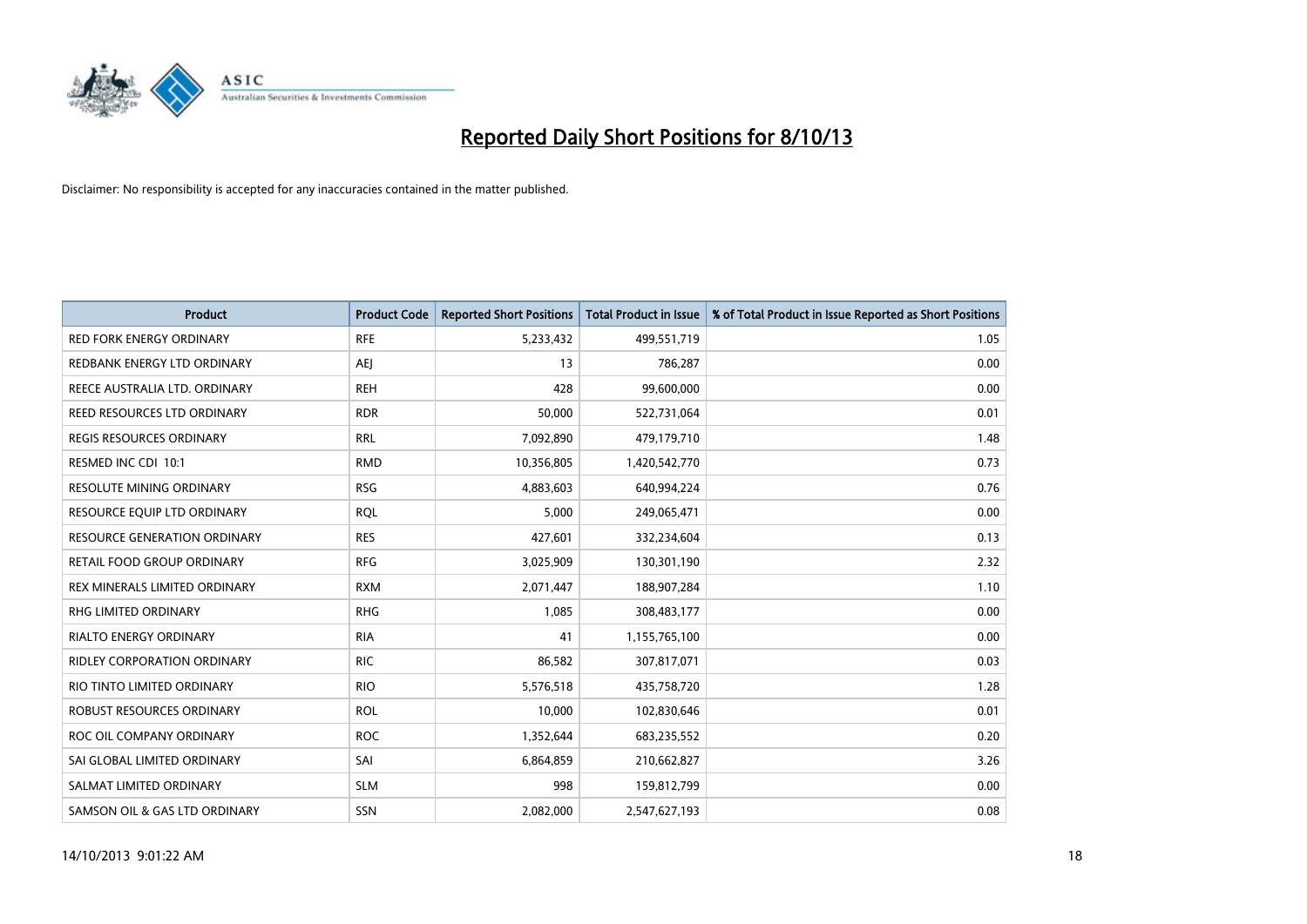

| <b>Product</b>                           | <b>Product Code</b> | <b>Reported Short Positions</b> | <b>Total Product in Issue</b> | % of Total Product in Issue Reported as Short Positions |
|------------------------------------------|---------------------|---------------------------------|-------------------------------|---------------------------------------------------------|
| SANDFIRE RESOURCES ORDINARY              | <b>SFR</b>          | 2,431,716                       | 155,640,968                   | 1.56                                                    |
| SANTOS LTD ORDINARY                      | <b>STO</b>          | 6,805,522                       | 970,188,076                   | 0.70                                                    |
| SARACEN MINERAL ORDINARY                 | <b>SAR</b>          | 5,997,625                       | 595,263,186                   | 1.01                                                    |
| SCA PROPERTY GROUP STAPLED SECURITIES    | SCP                 | 34,470,048                      | 642,417,140                   | 5.37                                                    |
| SEDGMAN LIMITED ORDINARY                 | <b>SDM</b>          | 412,292                         | 223,224,636                   | 0.18                                                    |
| SEEK LIMITED ORDINARY                    | <b>SEK</b>          | 15,818,102                      | 339,014,316                   | 4.67                                                    |
| SELECT HARVESTS ORDINARY                 | <b>SHV</b>          | 193,792                         | 57,462,851                    | 0.34                                                    |
| SENEX ENERGY LIMITED ORDINARY            | <b>SXY</b>          | 6,080,488                       | 1,144,008,917                 | 0.53                                                    |
| SERVICE STREAM ORDINARY                  | SSM                 | 100                             | 283,418,867                   | 0.00                                                    |
| SEVEN GROUP HOLDINGS ORDINARY            | <b>SVW</b>          | 5,117,410                       | 308,160,281                   | 1.66                                                    |
| SEVEN WEST MEDIA LTD ORDINARY            | SWM                 | 5,464,734                       | 999,160,872                   | 0.55                                                    |
| SIGMA PHARMACEUTICAL ORDINARY            | <b>SIP</b>          | 2,575,503                       | 1,126,618,419                 | 0.23                                                    |
| SILEX SYSTEMS ORDINARY                   | <b>SLX</b>          | 2,595,380                       | 170,249,150                   | 1.52                                                    |
| SILVER CHEF LIMITED ORDINARY             | SIV                 | 84,155                          | 29,333,629                    | 0.29                                                    |
| SILVER LAKE RESOURCE ORDINARY            | <b>SLR</b>          | 14,575,881                      | 434,988,914                   | 3.35                                                    |
| SIMS METAL MGMT LTD ORDINARY             | SGM                 | 8,299,991                       | 204,335,628                   | 4.06                                                    |
| SINGAPORE TELECOMM. CHESS DEPOSITARY INT | SGT                 | 6,375,309                       | 149,779,918                   | 4.26                                                    |
| SIRIUS RESOURCES NL ORDINARY             | <b>SIR</b>          | 4,811,642                       | 227,020,167                   | 2.12                                                    |
| SIRTEX MEDICAL ORDINARY                  | <b>SRX</b>          | 448,322                         | 56,108,439                    | 0.80                                                    |
| SKILLED GROUP LTD ORDINARY               | <b>SKE</b>          | 5,681,861                       | 233,871,364                   | 2.43                                                    |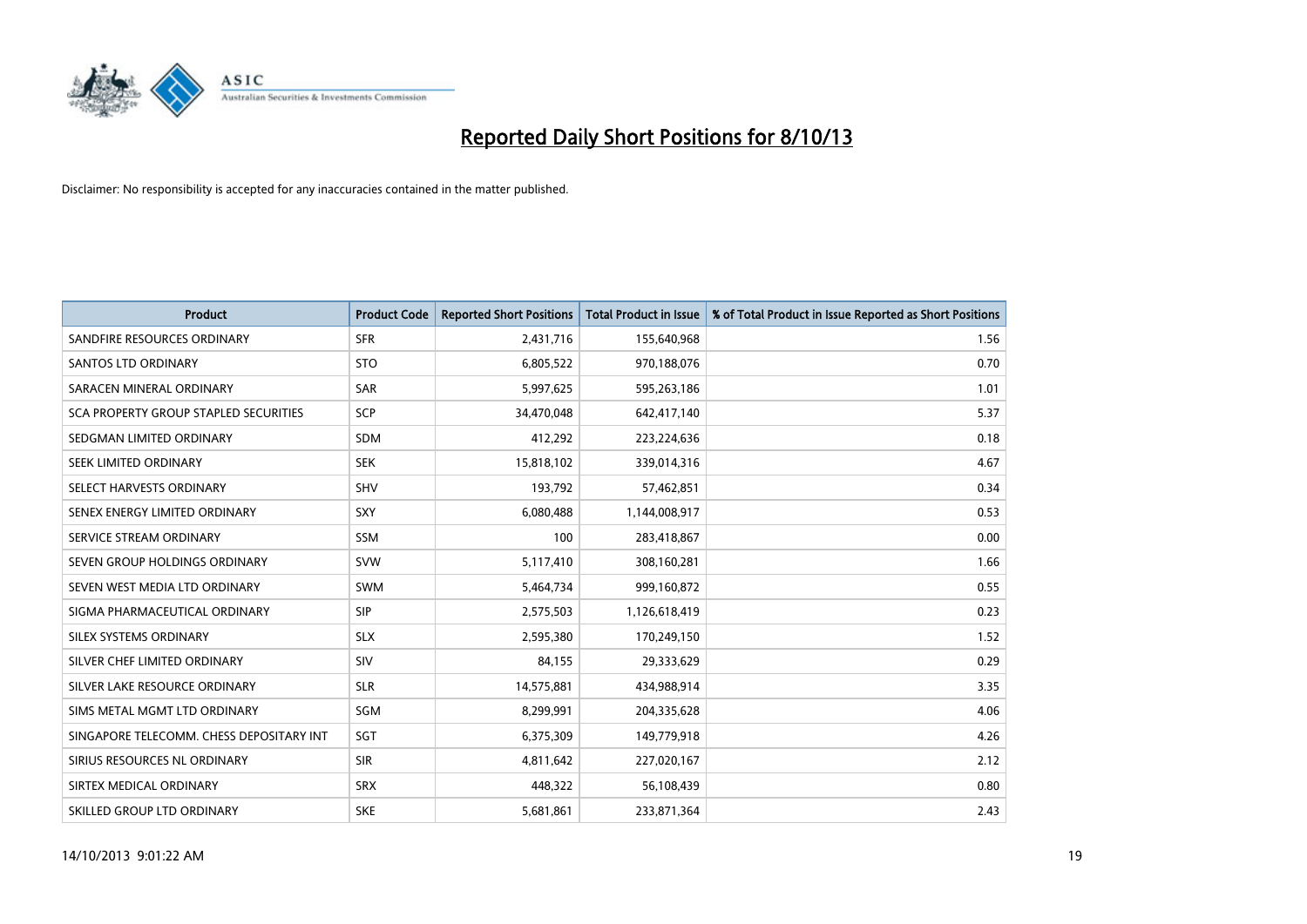

| <b>Product</b>                           | <b>Product Code</b> | <b>Reported Short Positions</b> | <b>Total Product in Issue</b> | % of Total Product in Issue Reported as Short Positions |
|------------------------------------------|---------------------|---------------------------------|-------------------------------|---------------------------------------------------------|
| <b>SKY NETWORK ORDINARY</b>              | <b>SKT</b>          | 703,794                         | 389,139,785                   | 0.18                                                    |
| SKYCITY ENT GRP LTD ORDINARY             | <b>SKC</b>          | 544,874                         | 580,016,676                   | 0.09                                                    |
| <b>SLATER &amp; GORDON ORDINARY</b>      | SGH                 | 375,408                         | 198,846,598                   | 0.19                                                    |
| SMS MANAGEMENT. ORDINARY                 | <b>SMX</b>          | 2,393,484                       | 70,099,763                    | 3.41                                                    |
| SONIC HEALTHCARE ORDINARY                | <b>SHL</b>          | 5,039,019                       | 400,295,556                   | 1.26                                                    |
| SOUL PATTINSON (W.H) ORDINARY            | SOL                 | 104,111                         | 239,395,320                   | 0.04                                                    |
| SOUTH BOULDER MINES ORDINARY             | <b>STB</b>          | $\mathbf{1}$                    | 127,952,826                   | 0.00                                                    |
| SP AUSNET STAPLED SECURITIES             | SPN                 | 29,921,391                      | 3,376,325,523                 | 0.89                                                    |
| SPARK INFRASTRUCTURE STAPLED NOTE & UNIT | SKI                 | 47,453,223                      | 1,326,734,264                 | 3.58                                                    |
| SPDR 200 FUND ETF UNITS                  | <b>STW</b>          | 68,106                          | 44,278,688                    | 0.15                                                    |
| SPECIALTY FASHION ORDINARY               | <b>SFH</b>          | 110,001                         | 192,236,121                   | 0.06                                                    |
| ST BARBARA LIMITED ORDINARY              | SBM                 | 8,604,788                       | 488,074,077                   | 1.76                                                    |
| STARPHARMA HOLDINGS ORDINARY             | SPL                 | 16,575,994                      | 284,164,948                   | 5.83                                                    |
| STEADFAST GROUP LTD ORDINARY             | SDF                 | 283,724                         | 500,873,408                   | 0.06                                                    |
| STHN CROSS MEDIA ORDINARY                | <b>SXL</b>          | 8,473,885                       | 705,099,800                   | 1.20                                                    |
| STOCKLAND UNITS/ORD STAPLED              | SGP                 | 10,889,426                      | 2,305,750,747                 | 0.47                                                    |
| STRAITS RES LTD. ORDINARY                | SRQ                 | 31,522                          | 1,164,150,159                 | 0.00                                                    |
| STRIKE ENERGY LTD ORDINARY               | <b>STX</b>          | 100,000                         | 706,519,664                   | 0.01                                                    |
| STW COMMUNICATIONS ORDINARY              | SGN                 | 3,493,552                       | 403,828,512                   | 0.87                                                    |
| SUNCORP GROUP LTD ORDINARY               | <b>SUN</b>          | 4,089,453                       | 1,286,600,980                 | 0.32                                                    |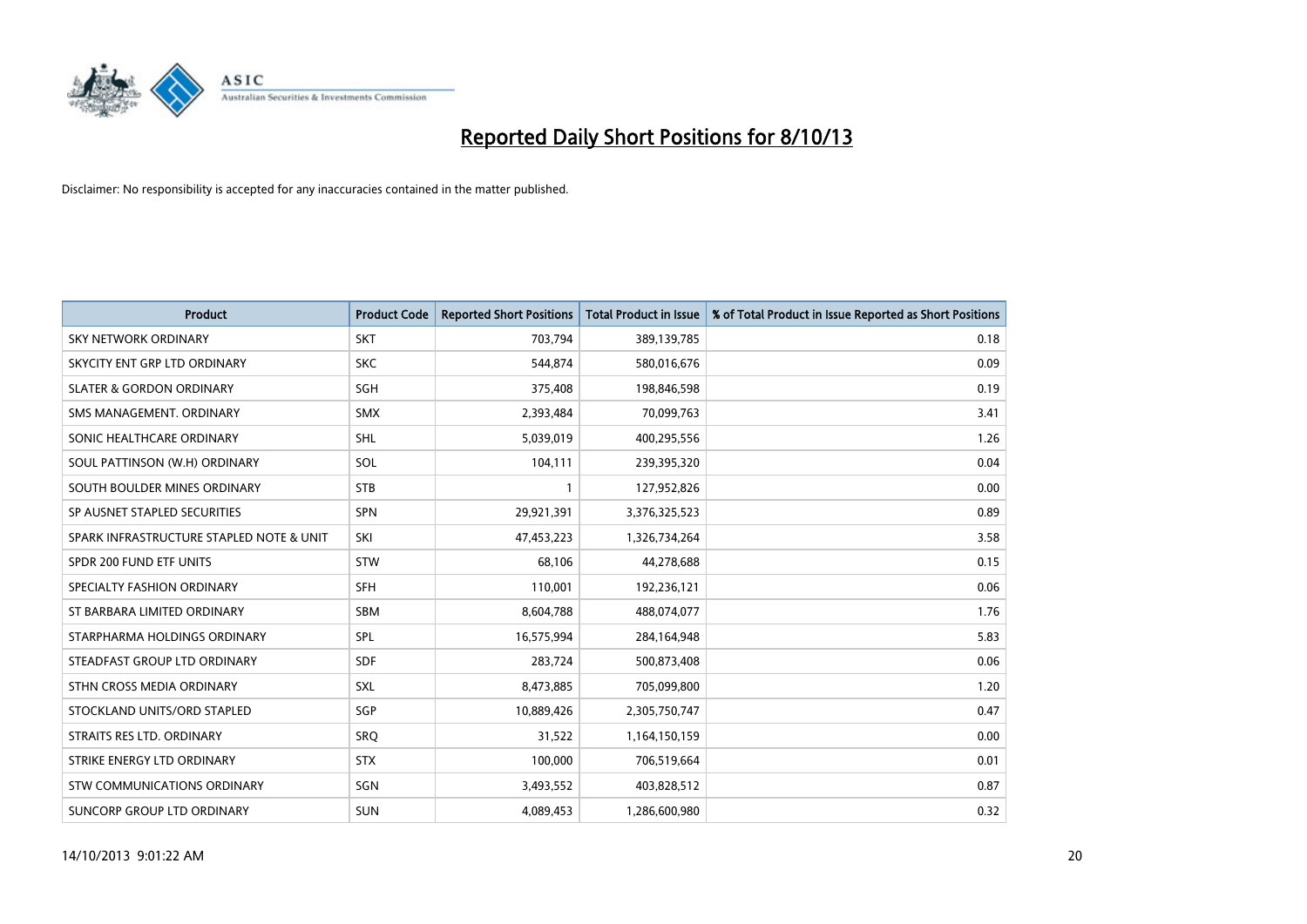

| <b>Product</b>                   | <b>Product Code</b> | <b>Reported Short Positions</b> | <b>Total Product in Issue</b> | % of Total Product in Issue Reported as Short Positions |
|----------------------------------|---------------------|---------------------------------|-------------------------------|---------------------------------------------------------|
| SUNDANCE ENERGY ORDINARY         | <b>SEA</b>          | 193,008                         | 462,611,982                   | 0.04                                                    |
| SUNDANCE RESOURCES ORDINARY      | SDL                 | 50,525,544                      | 3,072,110,985                 | 1.64                                                    |
| SUNLAND GROUP LTD ORDINARY       | <b>SDG</b>          | 41,326                          | 181,710,087                   | 0.02                                                    |
| SUPER RET REP LTD ORDINARY       | SUL                 | 1,392,903                       | 196,731,620                   | 0.71                                                    |
| SWICK MINING ORDINARY            | <b>SWK</b>          | 1,000,000                       | 216,690,473                   | 0.46                                                    |
| SYD AIRPORT STAPLED US PROHIBIT. | <b>SYD</b>          | 21,561,208                      | 2,194,322,759                 | 0.98                                                    |
| SYRAH RESOURCES ORDINARY         | <b>SYR</b>          | 2,551,975                       | 148,330,123                   | 1.72                                                    |
| TABCORP HOLDINGS LTD ORDINARY    | <b>TAH</b>          | 18,106,795                      | 754,274,706                   | 2.40                                                    |
| TANAMI GOLD NL ORDINARY          | <b>TAM</b>          | 178,918                         | 587,548,523                   | 0.03                                                    |
| TAP OIL LIMITED ORDINARY         | <b>TAP</b>          | 188,514                         | 241,608,606                   | 0.08                                                    |
| TASSAL GROUP LIMITED ORDINARY    | <b>TGR</b>          | 286,608                         | 146,507,029                   | 0.20                                                    |
| <b>TATTS GROUP LTD ORDINARY</b>  | <b>TTS</b>          | 11,867,478                      | 1,402,714,027                 | 0.85                                                    |
| TELECOM CORPORATION ORDINARY     | <b>TEL</b>          | 8,976,994                       | 1,821,573,181                 | 0.49                                                    |
| TELSTRA CORPORATION. ORDINARY    | <b>TLS</b>          | 17,482,480                      | 12,443,074,357                | 0.14                                                    |
| TEN NETWORK HOLDINGS ORDINARY    | <b>TEN</b>          | 121,064,844                     | 2,586,970,845                 | 4.68                                                    |
| TERANGA GOLD CORP CDI 1:1        | <b>TGZ</b>          | 839,407                         | 172,466,316                   | 0.49                                                    |
| TFS CORPORATION LTD ORDINARY     | <b>TFC</b>          | 147,385                         | 279,621,829                   | 0.05                                                    |
| THE REJECT SHOP ORDINARY         | <b>TRS</b>          | 1,930,249                       | 28,826,248                    | 6.70                                                    |
| THORN GROUP LIMITED ORDINARY     | <b>TGA</b>          | 59,888                          | 148,897,155                   | 0.04                                                    |
| <b>TIGER RESOURCES ORDINARY</b>  | <b>TGS</b>          | 2,755,065                       | 674.770.269                   | 0.41                                                    |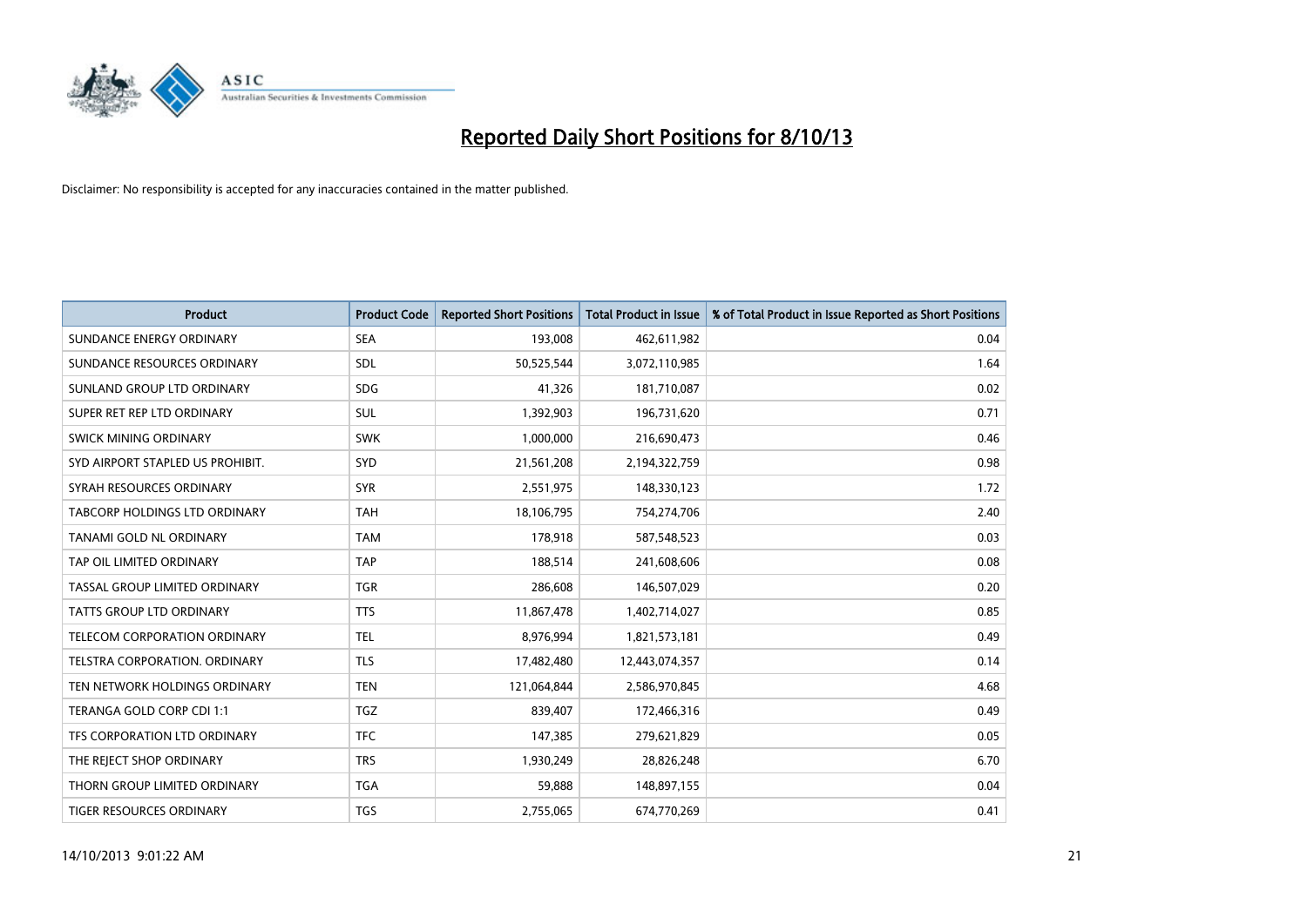

| <b>Product</b>                        | <b>Product Code</b> | <b>Reported Short Positions</b> | <b>Total Product in Issue</b> | % of Total Product in Issue Reported as Short Positions |
|---------------------------------------|---------------------|---------------------------------|-------------------------------|---------------------------------------------------------|
| TITAN ENERGY SERVICE ORDINARY         | <b>TTN</b>          | 3,637                           | 48,434,770                    | 0.01                                                    |
| TOLL HOLDINGS LTD ORDINARY            | <b>TOL</b>          | 25,057,816                      | 717,133,875                   | 3.49                                                    |
| TORO ENERGY LIMITED ORDINARY          | <b>TOE</b>          | 150,001                         | 1,041,936,676                 | 0.01                                                    |
| TOX FREE SOLUTIONS ORDINARY           | <b>TOX</b>          | 1,226,173                       | 132,519,859                   | 0.93                                                    |
| TPG TELECOM LIMITED ORDINARY          | <b>TPM</b>          | 2,440,568                       | 793,808,141                   | 0.31                                                    |
| <b>TRADE ME GROUP ORDINARY</b>        | <b>TME</b>          | 360,793                         | 396,261,129                   | 0.09                                                    |
| <b>TRANSFIELD SERVICES ORDINARY</b>   | <b>TSE</b>          | 49,226,948                      | 512,457,716                   | 9.61                                                    |
| TRANSPACIFIC INDUST. ORDINARY         | <b>TPI</b>          | 18,066,527                      | 1,578,563,490                 | 1.14                                                    |
| TRANSURBAN GROUP TRIPLE STAPLED SEC.  | <b>TCL</b>          | 5,405,447                       | 1,485,500,376                 | 0.36                                                    |
| <b>TREASURY GROUP ORDINARY</b>        | <b>TRG</b>          | 39,680                          | 23,070,755                    | 0.17                                                    |
| TREASURY WINE ESTATE ORDINARY         | <b>TWE</b>          | 21,623,550                      | 647,227,144                   | 3.34                                                    |
| TROY RESOURCES LTD ORDINARY           | <b>TRY</b>          | 976,376                         | 167,730,292                   | 0.58                                                    |
| TWENTY-FIRST FOX INC A NON-VOTING CDI | <b>FOXLV</b>        | 1,295,045                       | 27,153,470                    | 4.77                                                    |
| TWENTY-FIRST FOX INC B VOTING CDI     | <b>FOX</b>          | 443,690                         | 208,434,066                   | 0.21                                                    |
| UGL LIMITED ORDINARY                  | UGL                 | 20,944,219                      | 166,511,240                   | 12.58                                                   |
| UNILIFE CORPORATION CDI 6:1           | <b>UNS</b>          | 7,954                           | 275,763,432                   | 0.00                                                    |
| UXC LIMITED ORDINARY                  | <b>UXC</b>          | 84,340                          | 311,975,502                   | 0.03                                                    |
| <b>VENTURE MINERALS ORDINARY</b>      | <b>VMS</b>          | 184,978                         | 287,320,170                   | 0.06                                                    |
| VILLA WORLD LTD, ORDINARY             | <b>VLW</b>          | 61,765                          | 80,038,863                    | 0.08                                                    |
| VILLAGE ROADSHOW LTD ORDINARY         | <b>VRL</b>          | 459,052                         | 159,486,203                   | 0.29                                                    |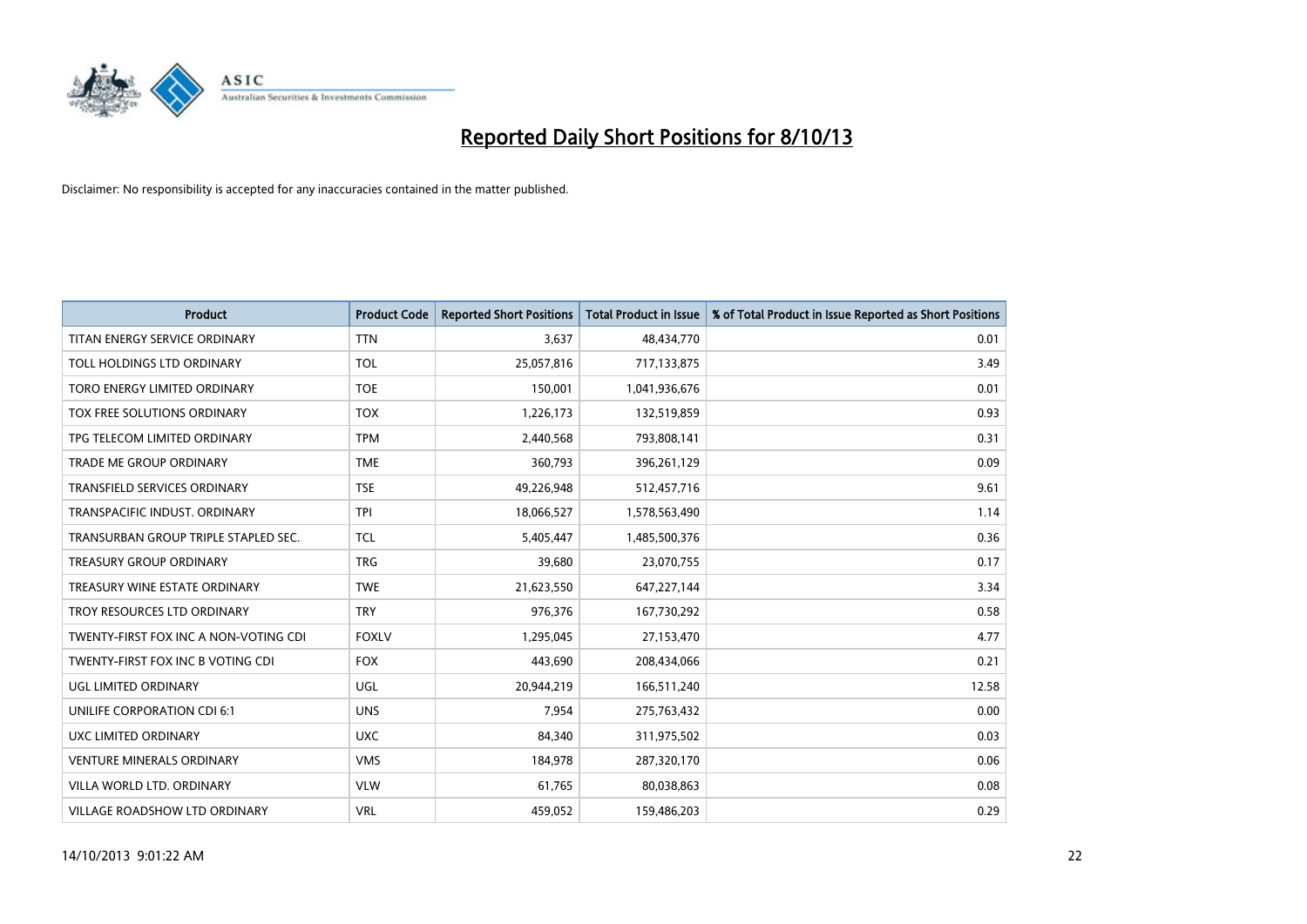

| <b>Product</b>                         | <b>Product Code</b> | <b>Reported Short Positions</b> | <b>Total Product in Issue</b> | % of Total Product in Issue Reported as Short Positions |
|----------------------------------------|---------------------|---------------------------------|-------------------------------|---------------------------------------------------------|
| VIRGIN AUS HLDG LTD ORDINARY           | <b>VAH</b>          | 155,025,599                     | 2,589,840,317                 | 5.99                                                    |
| VIRTUS HEALTH LTD ORDINARY             | <b>VRT</b>          | 108,790                         | 79,536,601                    | 0.14                                                    |
| <b>VISION EYE INSTITUTE ORDINARY</b>   | <b>VEI</b>          | 205,165                         | 160,284,112                   | 0.13                                                    |
| WATPAC LIMITED ORDINARY                | <b>WTP</b>          | 39,819                          | 184,332,526                   | 0.02                                                    |
| WEBIET LIMITED ORDINARY                | <b>WEB</b>          | 2,583,593                       | 79,397,959                    | 3.25                                                    |
| <b>WESFARMERS LIMITED ORDINARY</b>     | <b>WES</b>          | 26,513,840                      | 1,006,683,257                 | 2.63                                                    |
| WESFARMERS LIMITED PARTIALLY PROTECTED | <b>WESN</b>         | 174,596                         | 150,510,341                   | 0.12                                                    |
| WESTERN AREAS LTD ORDINARY             | <b>WSA</b>          | 21,188,255                      | 196,862,806                   | 10.76                                                   |
| WESTERN DESERT RES. ORDINARY           | <b>WDR</b>          | 3,803,843                       | 409,487,231                   | 0.93                                                    |
| WESTFIELD GROUP ORD/UNIT STAPLED SEC   | <b>WDC</b>          | 12,623,854                      | 2,168,299,076                 | 0.58                                                    |
| WESTFIELD RETAIL TST UNIT STAPLED      | <b>WRT</b>          | 12,438,016                      | 2,995,945,800                 | 0.42                                                    |
| <b>WESTPAC BANKING CORP ORDINARY</b>   | <b>WBC</b>          | 26,335,964                      | 3,109,048,309                 | 0.85                                                    |
| <b>WESTSIDE CORPORATION ORDINARY</b>   | <b>WCL</b>          | 6,500                           | 358,033,060                   | 0.00                                                    |
| WHITE ENERGY COMPANY ORDINARY          | <b>WEC</b>          | 2,693                           | 322,974,494                   | 0.00                                                    |
| WHITEHAVEN COAL ORDINARY               | <b>WHC</b>          | 85,177,723                      | 1,025,692,710                 | 8.30                                                    |
| WIDE BAY AUST LTD ORDINARY             | <b>WBB</b>          | 11,769                          | 36,238,600                    | 0.03                                                    |
| WINDIMURRA VANADIUM ORDINARY           | <b>WVL</b>          | 20,461                          | 19,284,366                    | 0.11                                                    |
| WOODSIDE PETROLEUM ORDINARY            | <b>WPL</b>          | 2,437,925                       | 823,910,657                   | 0.30                                                    |
| WOOLWORTHS LIMITED ORDINARY            | <b>WOW</b>          | 3,429,422                       | 1,251,183,517                 | 0.27                                                    |
| WORLEYPARSONS LTD ORDINARY             | <b>WOR</b>          | 3,347,691                       | 243,480,720                   | 1.37                                                    |